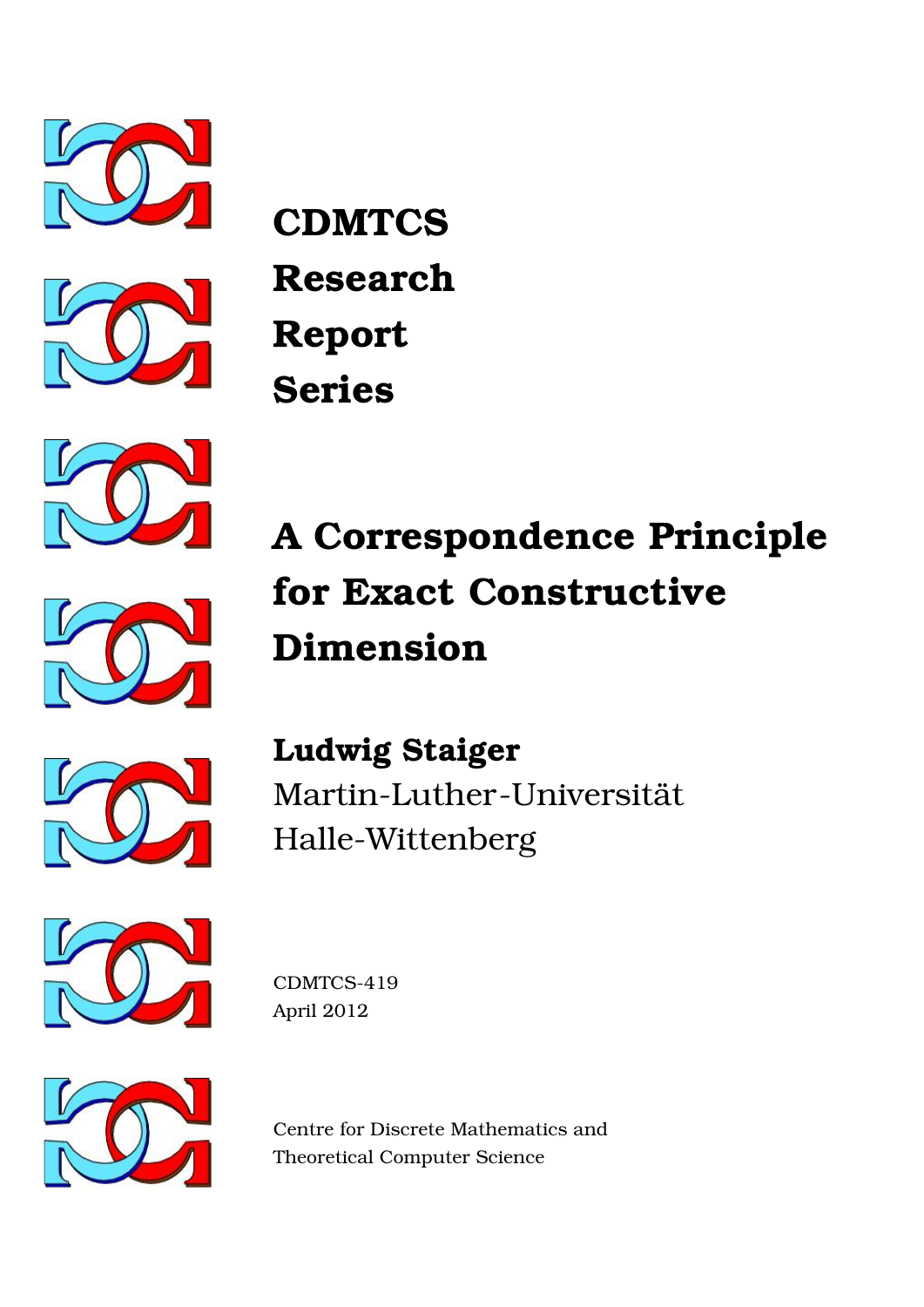# **A Correspondence Principle for Exact Constructive Dimension**<sup>∗</sup>

*Ludwig Staiger*†

Martin-Luther-Universitat Halle-Wittenberg ¨ Institut für Informatik von-Seckendorff-Platz 1, D–06099 Halle (Saale), Germany

#### **Abstract**

Exact constructive dimension as a generalisation of Lutz's [[Lut00](#page-15-0), [Lut03](#page-15-1)] approach to constructive dimension was recently introduced in [[Sta11](#page-16-0)]. It was shown that it is in the same way closely related to a priori complexity, a variant of Kolmogorov complexity, of infinite sequences as their constructive dimension is related to asymptotic Kolmogorov complexity.

The aim of the present paper is to extend this to the results of [[Hit02](#page-14-0), [Hit05](#page-15-2), [Sta98](#page-16-1)] (see also [[DH10](#page-14-1), Section 13.6]) where it is shown that the asymptotic Kolmogorov complexity of infinite sequences in  $\Sigma^0_2$ -definable sets is bounded by their Hausdorff dimension.

Using Hausdorff's original definition one obtains upper bounds on the a priori complexity functions of infinite sequences in  $\Sigma^0_2$ -definable sets via the exact dimension of the sets.

<sup>∗</sup>The results of this paper are to be presented at the "Computability in Europe 2012: How the World Computes '', June 18 – 23, 2012, Cambridge, United Kingdom

<sup>†</sup>email: **staiger@informatik.uni-halle.de**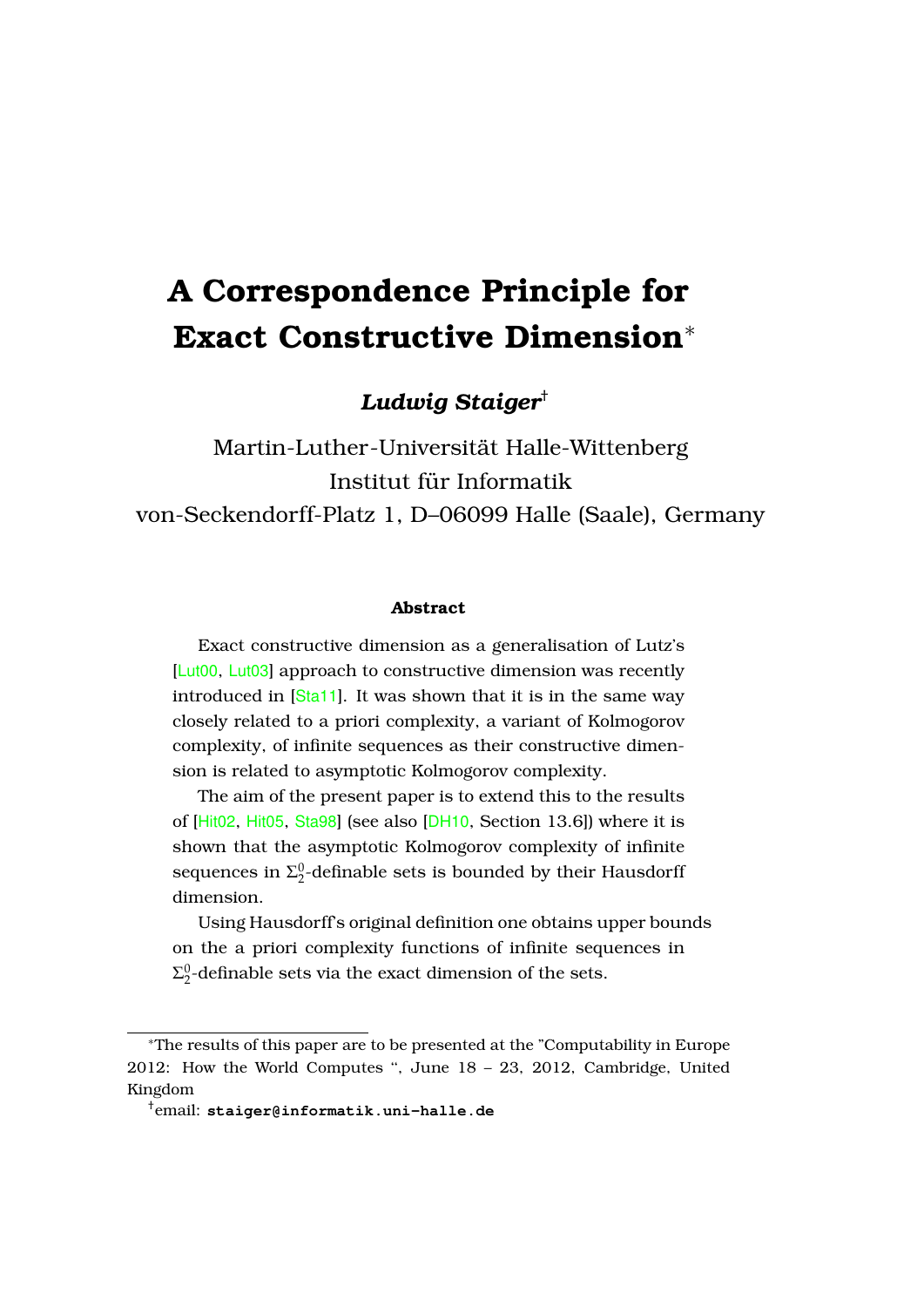# **Contents**

|   | 1 Notation and Preliminaries                           | 4  |
|---|--------------------------------------------------------|----|
|   | 1.1 Gauge functions and Hausdorff's original approach. | 5  |
|   | <b>Previous Results</b>                                | 6  |
|   | 2.1 Exact Hausdorff dimension and martingales          | 6  |
|   | 2.2 Effectivisation of exact Hausdorff dimension       | 7  |
| 3 | <b>The Results</b>                                     | 9  |
|   | 3.1 Constructive Dimension                             | 10 |
|   |                                                        | 11 |
| A | <b>Proofs</b>                                          | 17 |
|   | A.1 Proof of Theorem 4                                 | 17 |
|   |                                                        | 19 |
|   |                                                        | 19 |
|   |                                                        | 20 |
|   | A.5 Proof of Theorem 6                                 | 20 |

Lutz's [[Lut00](#page-15-0), [Lut03](#page-15-1)] effectivisation of classical Hausdorff dimension led to the definition of constructive and computable dimensions of sets of infinite sequences. He put also the question of whether there is a correspondence principle stating that the constructive (or computable) dimension of sufficiently simple sets coincides with their Hausdorff dimension (cf. [[Hit05](#page-15-2)]). A first positive answer for classical dimensions and sets definable by finite automata follows from the results of [[Sta93](#page-15-3), [MS94](#page-15-4)], and for  $\Sigma^0_2$  $\frac{0}{2}$ -definable sets positive answers were given in [[Hit02](#page-14-0), [Hit05](#page-15-2)] and [[Sta98](#page-16-1)].

In a recent paper [[Sta11](#page-16-0)] the above mentioned results by Lutz and results by Ryabko were generalised from the case of 'usual' (classical) constructive and Hausdorff dimension to the case of exact dimension [[GMW88](#page-14-2), [Hau18](#page-14-3)]. This concerns Lutz's martingale characterisation of Hausdorff dimension and Ryabko's [[Rya84](#page-15-5)] (see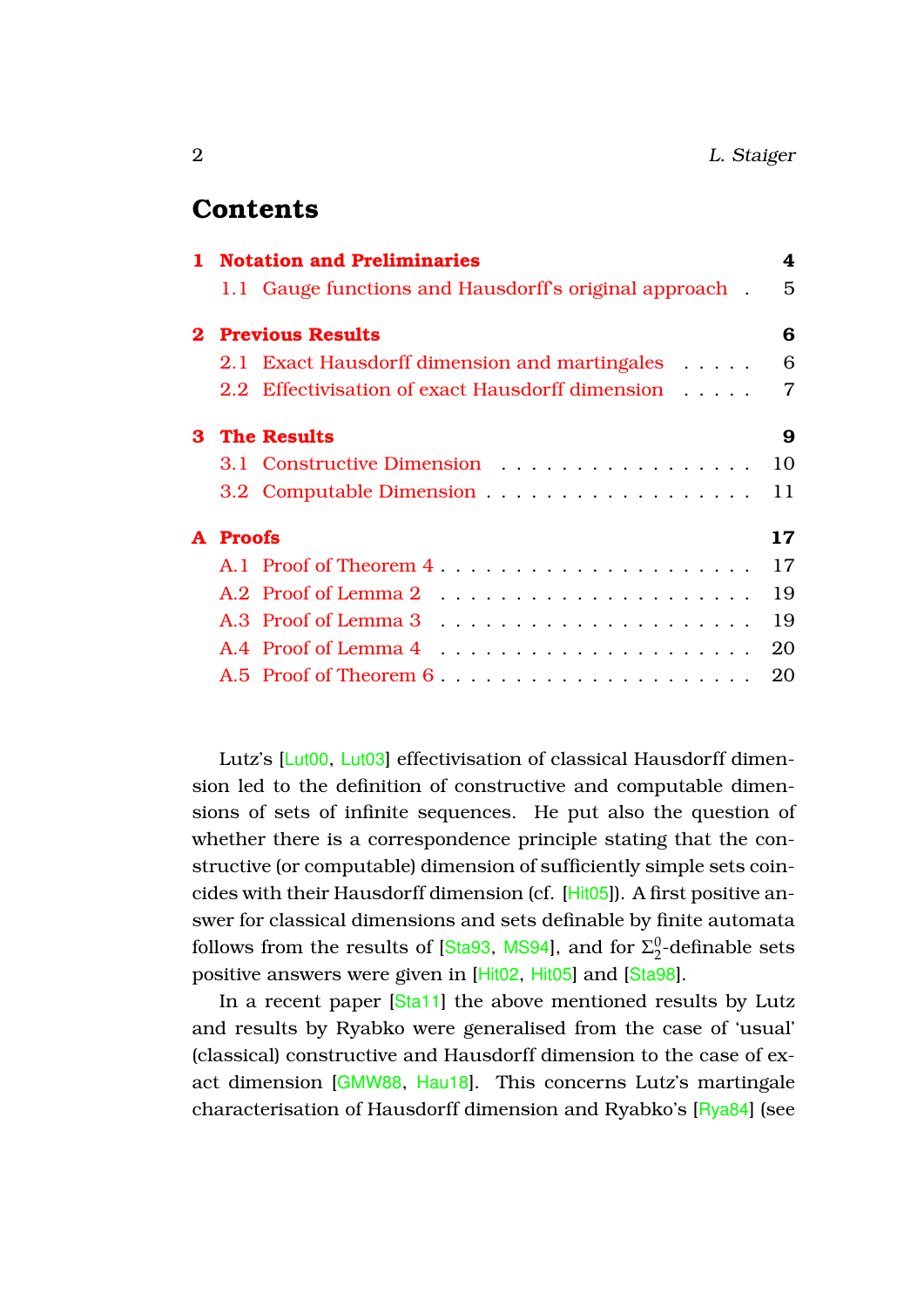also [[CH94](#page-14-4)]) determining of the dimension of the level sets of the constructive dimension (or asymptotic Kolmogorov complexity) of sets of infinite sequences.

Usually, the Hausdorff dimension (here also called classical Hausdorff dimension) of a set of reals is a real number *α* characterising a certain density or measure property of this set (see the textbooks [[Edg08](#page-14-5), [Fal90](#page-14-6)] or [[MS94](#page-15-4)]). If one looks to Hausdorff's original paper [[Hau18](#page-14-3)], however, one finds that he defined the Hausdorff dimension to be a non-decreasing, right continuous function  $h : (0, \infty) \to (0, \infty)$ , nowadays called a *gauge function* [[GMW88](#page-14-2)].

The paper [[Sta11](#page-16-0)] provided a generalisation of the martingale characterisation of Hausdorff dimension and the determining of the dimension of the level sets to the case of exact dimension and to Kolmogorov complexity functions of infinite sequences.

In the papers [[Hit02](#page-14-0), [Hit05](#page-15-2)] and [[Sta98](#page-16-1)] (see also [[DH10](#page-14-1), Section 13.6]) a tight bound on the maximum asymptotic Kolmogorov complexity of sequences in  $\Sigma^0_2$  $\frac{0}{2}$ -sets by its 'usual' Hausdorff dimension was presented and computable martingales successful on  $\Sigma^0_2$  $2^0$ -sets with an exponent close to the Hausdorff dimension were constructed.

The purpose of the present paper is to generalise these results to a correspondence principle for the case of exact dimensions. This results also in a more precise bound on the maximum Kolmogorov complexity of sequences in  $\Sigma^0_2$  $2^0$ -sets than the mere asymptotics given in the above mentioned papers.

The paper is organised as follows. After introducing some notation and some preliminaries on gauge functions and Hausdorff's original approach we present in Section [2](#page-6-0) necessary results, mainly from [[Sta11](#page-16-0)] on exact Hausdorff dimension, martingales and their effectivisation. Then Sections [3.1](#page-10-0) and [3.2](#page-11-0) show that the correspondence principles for constructive and computable dimensions hold for  $\Sigma^0_2$  $\frac{0}{2}$ -definable sets of sequences and gauge functions satisfying some computability constraints. The proofs follow mainly the line of the proofs given in [[Sta98](#page-16-1)] and are given in the appendix.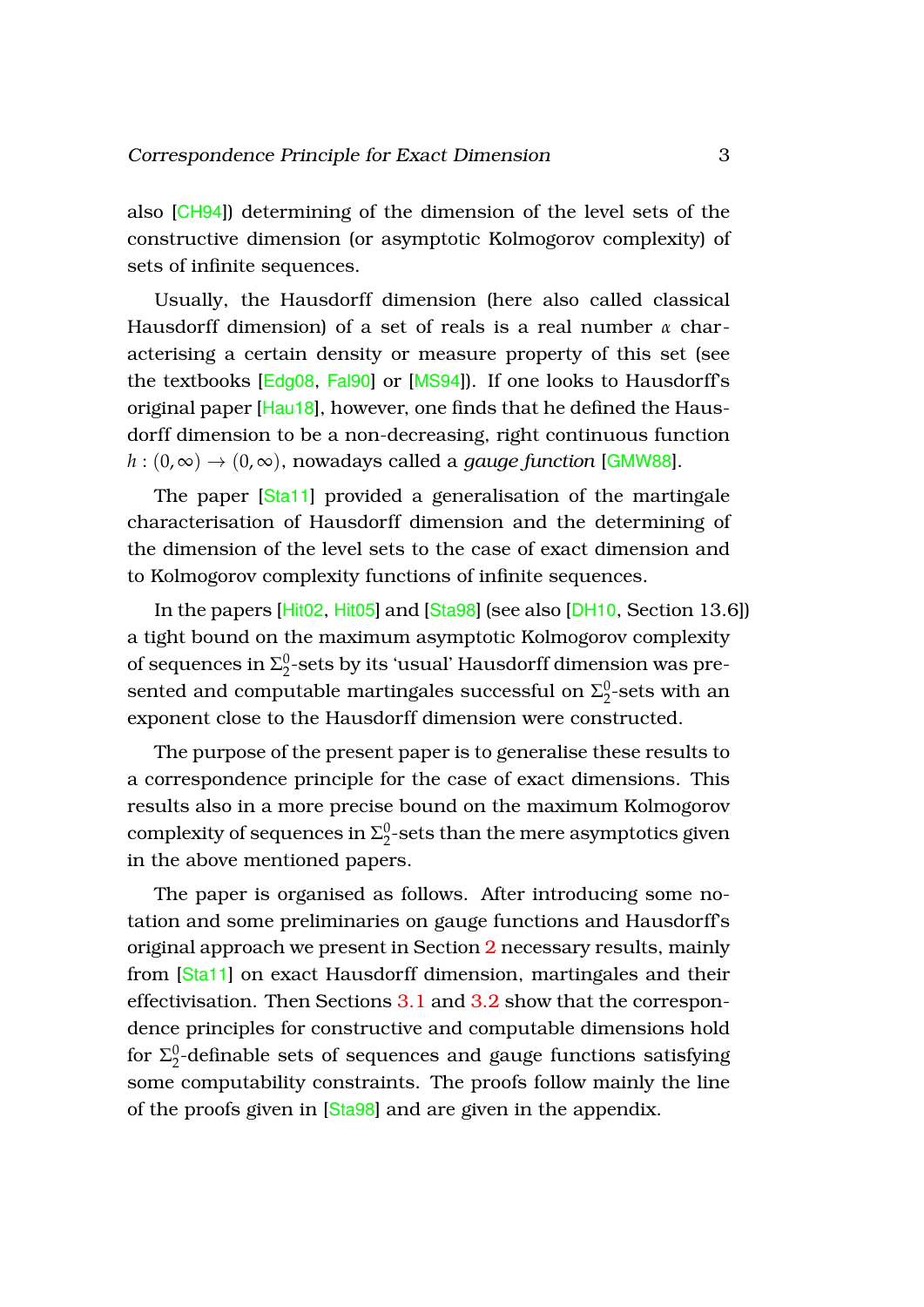# <span id="page-4-0"></span>**1 Notation and Preliminaries**

In this section we introduce the notation used throughout the paper. By  $N = \{0, 1, 2, ...\}$  we denote the set of natural numbers and by Q the set of rational numbers. Let  $X = \{0, 1, \ldots, r - 1\}$  be an alphabet of cardinality  $|X| = r \geq 2$ . By  $X^*$  we denote the set of finite words on *X*, including the *empty word e*, and *X <sup>ω</sup>* is the set of infinite strings ( $\omega$ -words) over *X*. Subsets of  $X^*$  will be referred to as *languages* and subsets of *X <sup>ω</sup>* as *ω-languages*.

For  $w \in X^*$  and  $\eta \in X^* \cup X^{\omega}$  let  $w \cdot \eta$  be their *concatenation*. This concatenation product extends in an obvious way to subsets  $W \subseteq X^*$  and  $B \subseteq X^* \cup X^{\omega}$ .

We denote by  $|w|$  the *length* of the word  $w \in X^*$  and  $pref(B)$  is the set of all finite prefixes of strings in  $B \subseteq X^* \cup X^{\omega}$ . We shall abbreviate  $w \in \text{pref}(\eta)$   $(\eta \in X^* \cup X^{\omega})$  by  $w \subseteq \eta$ , and  $\eta \restriction n$  is the *n*-length prefix of *η* provided  $|n| > n$ . The *δ*-limit of a language *V*  $\subseteq$  *X*<sup>\*</sup> is the *ω*-language  $V^{\delta} := \{ \xi : \xi \in X^{\omega} \wedge |\textbf{pref}(\xi) \cap V| = \infty \}.$  A language  $W \subseteq X^*$  is referred to as *prefix-free* if  $w \sqsubseteq v$  and  $w, v \in W$ imply  $w = v$ .

For a computable domain  $D$ , such as  $N$ ,  $Q$  or  $X^*$ , we refer to a function  $f: \mathcal{D} \to \mathbb{R}$  as *left computable* (or *approximable from below*) provided the set  $\{(d, q) : d \in \mathcal{D} \land q \in \mathbb{Q} \land q < f(d)\}$  is computably enumerable. Accordingly, a function  $f : \mathcal{D} \to \mathbb{R}$  is called *right computable* (or *approximable* from *above*) if the set  $\{(d, q) : d \in \mathcal{D} \land q \in \mathcal{D}\}$  $Q \wedge q > f(d)$  is computably enumerable, and *f* is *computable* if *f* is right and left computable. In contrast to this we refer to a function  $f: \mathcal{D} \to \mathbb{Q}$  as *computable* provided *f* returns the exact value *f*(*d*)  $\in$  **Q**. Accordingly, a real number  $\alpha \in \mathbb{R}$  is left computable, right computable or computable provided the constant function  $c_\alpha(t) = \alpha$ is left computable, right computable or computable, respectively.

A super-martingale is a function  $\mathcal{V}: X^* \to [0,\infty)$  which satisfies  $V(e)$  < 1 and the super-martingale inequality

<span id="page-4-1"></span>
$$
r \cdot \mathcal{V}(w) \ge \sum_{x \in X} \mathcal{V}(wx) \text{ for all } w \in X^*.
$$
 (1)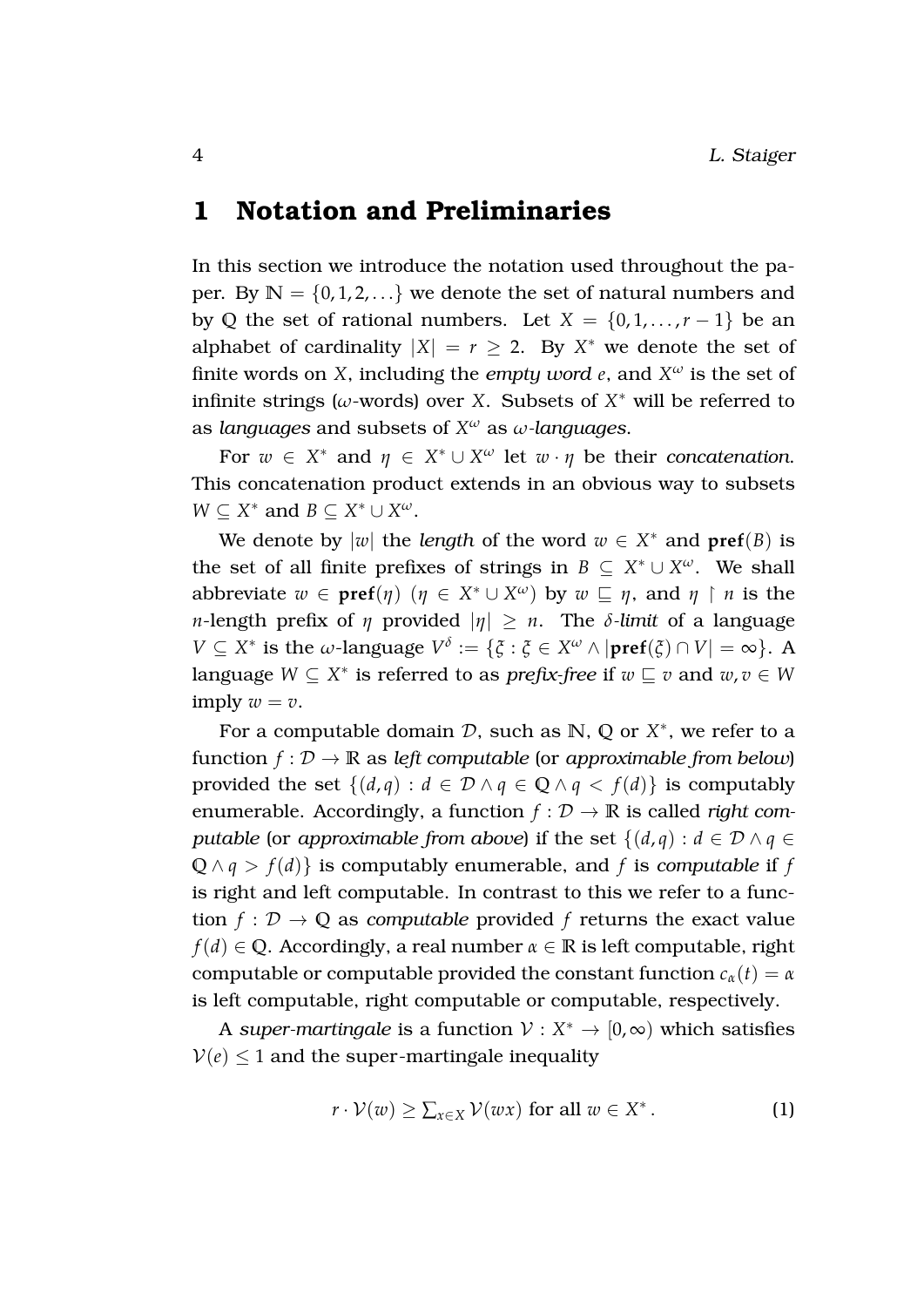If Eq.  $(1)$  is satisfied with equality  $V$  is called a *martingale*. Closely related with (super-)martingales are continuous (or cylindrical) (semi-)measures  $\mu : X^* \to [0,1]$  where  $\mu(e) \leq 1$  and  $\mu(w) \geq$  $\sum_{x \in X} \mu(wx)$  for all  $w \in X^*$ .

# <span id="page-5-0"></span>**1.1 Gauge functions and Hausdorff's original approach**

A function  $h : (0, \infty) \to (0, \infty)$  is referred to as a *gauge function* provided  $h$  is right continuous and non-decreasing. $^{\mathrm{l}}\,$  If not stated otherwise, we will always assume that  $\lim_{t\to 0} h(t) = 0$ .

The *h*-dimensional outer measure of  $F$  on the space  $X^\omega$  is given by

<span id="page-5-2"></span>
$$
\mathcal{H}^{h}(F) := \lim_{n \to \infty} \inf \{ \sum_{v \in V} h(r^{-|v|}) : V \subseteq X^* \wedge F \subseteq V \cdot X^{\omega} \wedge \min_{v \in V} |v| \ge n \}.
$$
\n(2)

If  $\lim_{t\to 0}h(t)>0$  then  $\mathcal{H}^h(F)<\infty$  if and only if  $F$  is finite.

The usual *α*-dimensional Hausdorff measure H*<sup>α</sup>* is defined by gauge functions  $h_\alpha(t) = t^\alpha$ ,  $\alpha \in [0,1]$ , that is,  $\mathcal{H}^\alpha = \mathcal{H}^{h_\alpha}$ .

In this case the (usual or classical) Hausdorff dimension of a set  $F \subseteq X^\omega$  is defined as

<span id="page-5-4"></span>
$$
\dim_{\mathrm{H}} F := \sup \{ \alpha : \alpha = 0 \vee \mathcal{H}^{\alpha}(F) = \infty \} = \inf \{ \alpha : \alpha \ge 0 \wedge \mathcal{H}^{\alpha}(F) = 0 \}.
$$
\n(3)

As we see from Eq. [\(2\)](#page-5-2) for our purposes the behaviour of gauge function is of interest only in a small vicinity of 0. Moreover, in many cases we are not interested in the exact value of  $\mathcal{H}^h(F)$  when  $0<\mathcal{H}^{h}(F)<\infty.$  Thus we can often make use of scaling a gauge function and altering it in a range  $(\varepsilon, \infty)$  apart from 0.

<span id="page-5-3"></span>The following properties of gauge functions *h* and the related measure  $\mathcal{H}^h$  are proved in the standard way.

### **Property 1** *Let h*, *h* <sup>0</sup> *be gauge functions.*

<span id="page-5-1"></span><sup>&</sup>lt;sup>1</sup>In fact, since we are only interested in the values  $h(r^{-n})$ ,  $n \in \mathbb{N}$ , the require-ment of right continuity is just to conform with the usual meaning (cf. [[GMW88](#page-14-2)]).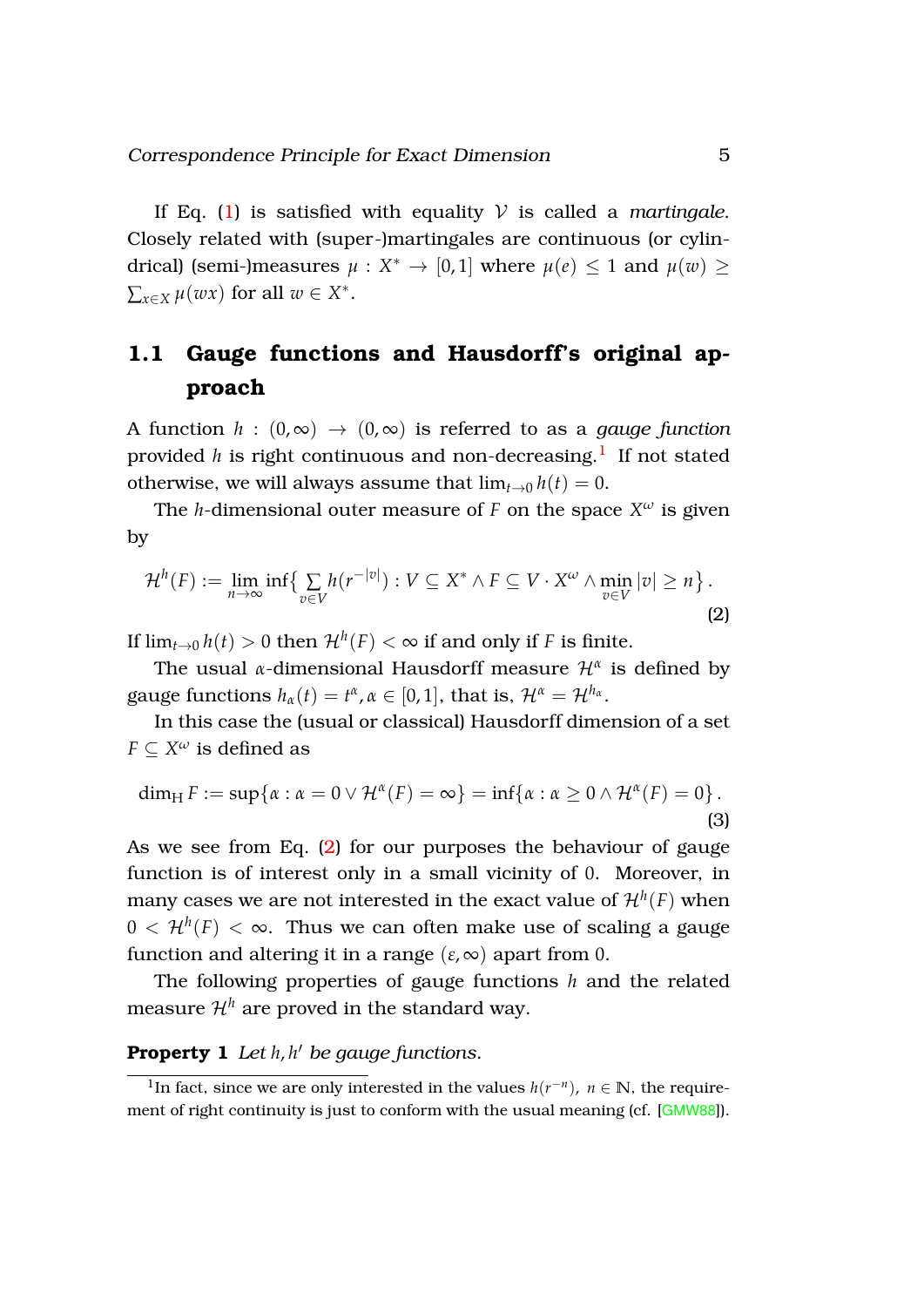6 L. Staiger

<span id="page-6-2"></span>1. If 
$$
c \cdot h(r^{-n}) \leq h'(r^{-n})
$$
 for some  $c > 0$ , then  $c \cdot \mathcal{H}^h(F) \leq \mathcal{H}^{h'}(F)$ .

2. If 
$$
\lim_{n \to \infty} \frac{h(r^{-n})}{h'(r^{-n})} = 0
$$
 then  $\mathcal{H}^{h'}(F) < \infty$  implies  $\mathcal{H}^{h}(F) = 0$ , and  $\mathcal{H}^{h}(F) > 0$  implies  $\mathcal{H}^{h'}(F) = \infty$ .

Here the first property implies a certain equivalence of gauge functions. In fact, if  $c \cdot h \leq h'$  and  $c \cdot h' \leq h$  in the sense of Property [1](#page-5-3)[.1](#page-6-2) then for all  $F \subseteq X^\omega$  the measures  $\mathcal{H}^h(F)$  and  $\mathcal{H}^{h'}(F)$  are both zero, finite or infinite.

In the same way the second property gives a partial pre-order of gauge functions (see [[GKP94](#page-14-7), Section 9.1]). By analogy to the change-over-point dim<sub>H</sub> *F* for  $\mathcal{H}^{\alpha}(F)$  this partial pre-order yields a suitable notion of Hausdorff dimension in the range of arbitrary gauge functions.

**Definition 1** We refer to a gauge function *h* as an *exact Hausdorff dimension function* for  $F \subseteq X^\omega$  provided

<span id="page-6-3"></span>
$$
\mathcal{H}^{h'}(F)=\left\{\begin{array}{ll} \infty\,,& \text{if}\,\,\lim\limits_{n\to\infty}\frac{h(r^{-n})}{h'(r^{-n})}=0\,\,,\,\text{and} \\ 0\,,& \text{if}\,\,\lim\limits_{n\to\infty}\frac{h'(r^{-n})}{h(r^{-n})}=0\,. \end{array}\right.
$$

In fact, Hausdorff [[Hau18](#page-14-3)] defined the dimension of a set *F* as an equivalence class of gauge functions  $[\,h\,]$  such that  $0<{\mathcal H}^h(F)<\infty.$ Property [1](#page-5-3) shows that our definition covers this case.

Definition [1](#page-6-3) is not as simple as the one of the classical Hausdorff dimension in Eq. [\(3\)](#page-5-4), and it seems to be much more difficult to find the exact borderline, if it exists, between gauge functions with  $\mathcal{H}^{h}(F)=0$  and such with  $\mathcal{H}^{h}(F)=\infty.$ 

# <span id="page-6-0"></span>**2 Previous Results**

#### <span id="page-6-1"></span>**2.1 Exact Hausdorff dimension and martingales**

In this section we show a generalisation of Lutz's martingale characterisation of Hausdorff dimension to exact dimension.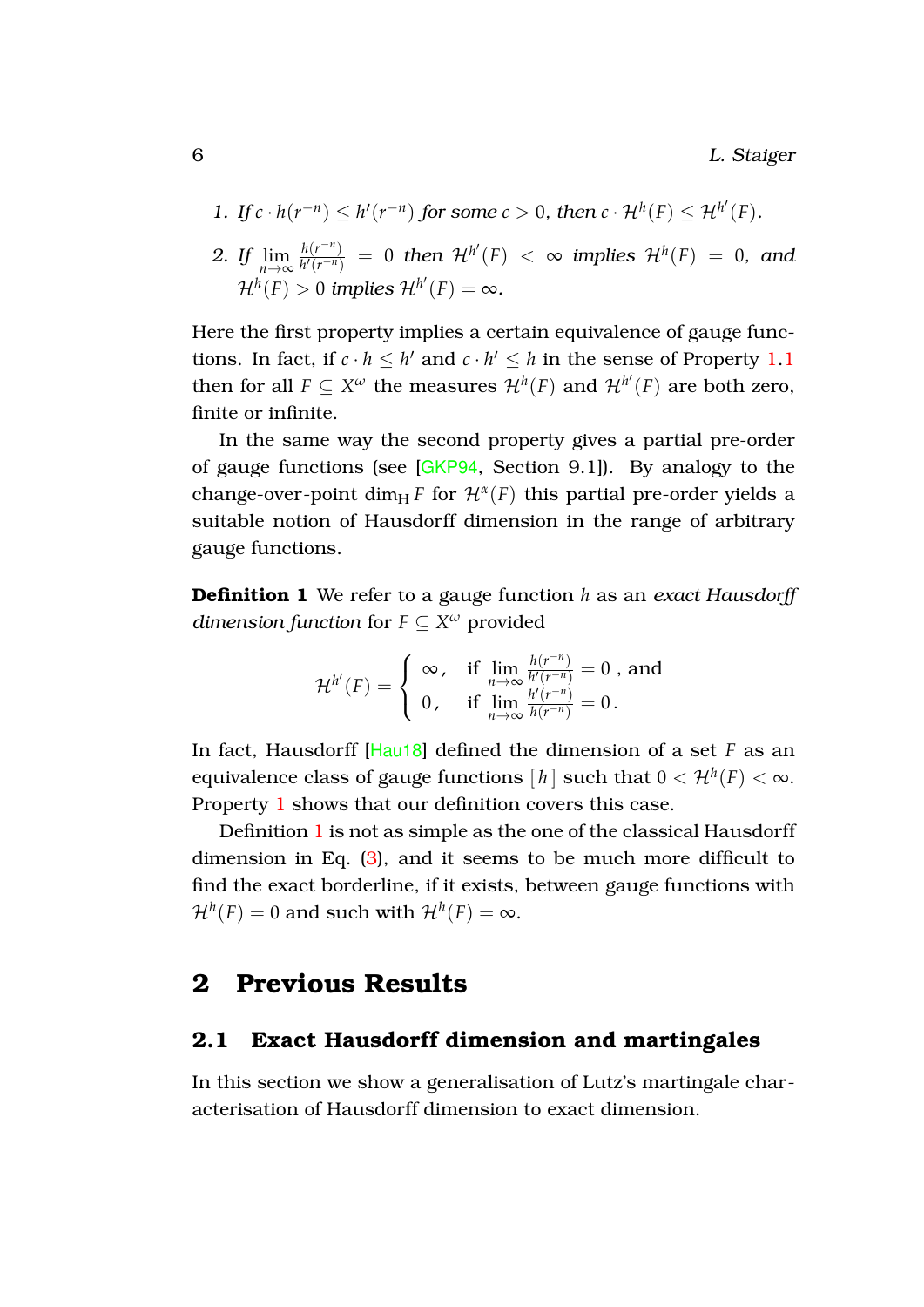Let  $S_{c,h}[\mathcal{V}] := \big\{ \xi : \xi \in X^\omega \wedge \limsup_{n \to \infty} \frac{\mathcal{V}(\xi[0..n])}{r^n.h(r^{-n})} \big\}$  $\frac{V(\xi[0..n])}{r^n \cdot h(r^{-n})}$  ≥ *c*}, for a supermartingale  $\mathcal{V}:X^*\to [0,\infty),$  a gauge function  $h$  and a value  $c\in (0,\infty].$ In particular,  $S_{\infty,h}[\mathcal{V}]$  is the set of all  $\omega$ -words on which the supermartingale  $V$  is *successful* w.r.t. the order function  $f(n) = r^n \cdot h(r^{-n})$ in the sense of Schnorr [[Sch71](#page-15-6)].  $S_{\infty,h}[\mathcal{V}]$  is also referred to as the *success set* of the super-martingale  $V$  w.r.t. the order function  $f(n) = r^n \cdot h(r^{-n}).$ 

Observe that  $S_{c,h}[\mathcal{V}] \subseteq S_{c',h'}[\mathcal{V}]$  whenever  $c, c' \in (0,\infty]$  and  $\lim_{n \to \infty} \frac{h'(r^{-n})}{h(r^{-n})} = 0.$ 

<span id="page-7-1"></span>Now we can generalise Lutz's result.

**Theorem 1 ([[Sta11](#page-16-0), Theorem 1])** Let  $F \subseteq X^\omega$ . Then a gauge func*tion h is an exact Hausdorff dimension function for F if and only if*

- *1. for all gauge functions h' with*  $\lim_{n\to\infty} \frac{h'(r^{-n})}{h(r^{-n})} = 0$  *there is a supermartingale*  $\mathcal V$  *such that*  $F \subseteq S_{\infty,h'}[\mathcal V]$ *, and*
- 2. *for all gauge functions h*<sup>*n*</sup> *with*  $\lim_{n\to\infty} \frac{h(r^{-n})}{h''(r^{-n})}$  $\frac{n(r - r)}{h''(r - n)} = 0$  and all super- $\emph{martingales}$   $\mathcal V$  *it holds*  $F \not\subseteq S_{\infty,h''}[\mathcal V].$

#### <span id="page-7-0"></span>**2.2 Effectivisation of exact Hausdorff dimension**

<span id="page-7-2"></span>The constructive dimension is a variant of dimension defined analogously to Theorem [1](#page-7-1) using only left computable super-martingales. For the usual family of gauge functions  $h_\alpha(t) = t^\alpha$  it was introduced by Lutz [ $Lut00$ ,  $Lut03$ ] and resulted, similarly to dim $_H$  in a real number assigned to a subset  $F \subseteq X^\omega$ . In the case of left computable super-martingales the situation turned out to be even simpler than in the case of arbitrary super-martingales because the results of Levin [[ZL70](#page-16-2)] and Schnorr [[Sch71](#page-15-6)] show that there is an optimal left computable super-martingale  $U$ , that is, every other left computable super-martingale V satisfies  $V(w) \leq c_V \cdot U(w)$  for all  $w \in X^*$  and some constant  $c_V > 0$  not depending on  $w$ . Thus we may define (cf. [[Sta11](#page-16-0)])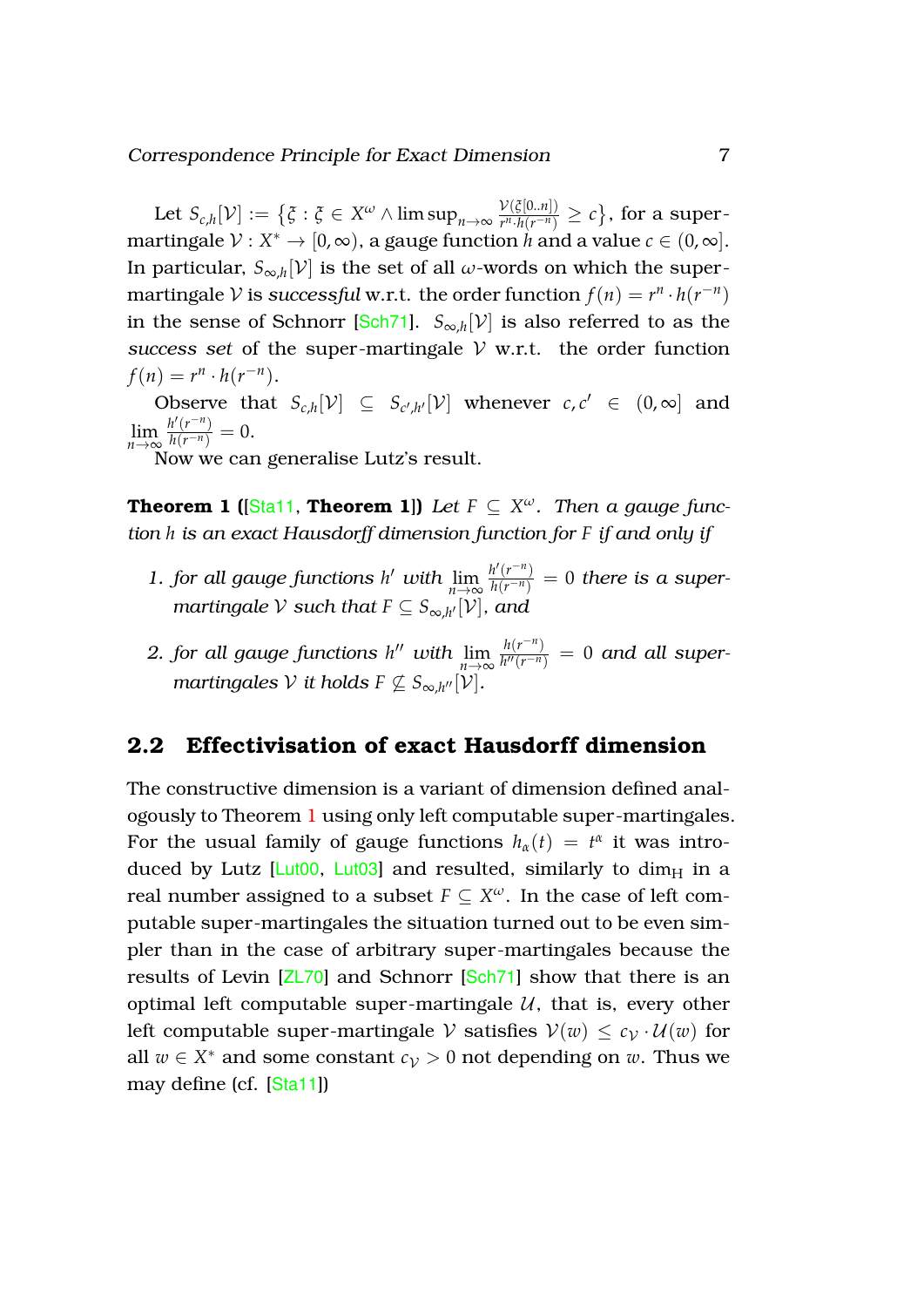**Definition 2** Let  $F \subseteq X^\omega$ . We refer to  $h : \mathbb{R} \to \mathbb{R}$  as an *exact constructive dimension function* for *F* provided  $F \subseteq S_{\infty,h'}[U]$  for all  $h'$ ,  $\lim_{t\to 0}$ *h*(*t*)  $\frac{h(t)}{h'(t)} = 0$ , and  $F \nsubseteq S_{\infty,h''}[U]$  for all  $h''$ ,  $\lim_{t \to 0}$  $\frac{h''(t)}{h(t)} = 0.$ 

Originally, Levin [[ZL70](#page-16-2)] showed that there is an optimal left computable continuous semi-measure **M** on *X* ∗ . As usual, we call a  $function \mu : X^* \to [0, \infty)$  a *continuous* (or *cylindrical*) *semi-measure* on *X*<sup>\*</sup> provided  $\mu(e) \le 1$  and  $\mu(w) \ge \sum_{x \in X} \mu(wx)$  for all  $w \in X^*$ . One easily verifies that  $\mu$  is a continuous semi-measure if and only if  $\mathcal{V}(w) := r^{|w|} \cdot \mu(w)$  is a super-martingale. Thus we might use  $\mathcal{U}_\mathbf{M}$ with  $\mathcal{U}_{\mathbf{M}}(w) := r^{|w|} \cdot \mathbf{M}(w)$  as our optimal left computable supermartingale.

Closely related to Levin's optimal left computable semi-measure is the *a priori entropy* (or *complexity*) KA :  $X^* \to \mathbb{N}$  defined by $^2$  $^2$ 

<span id="page-8-1"></span>
$$
KA(w) := \lfloor -\log_r M(w) \rfloor \tag{4}
$$

The requirement  $KA(w) \geq 0$  is one reason why we assumed  $M(e)$  < 1.

The following theorem derives a bound for the set of sequences whose KA-complexity function is bounded.

**Theorem 2 (** $[Stat1$ , **Theorem 4**)) *Let*  $-\infty < c < \infty$  *and let h be a gauge function. Then there is a c* <sup>0</sup> > 0 *such that*

 $\{\xi : KA(\xi[0..n]) \leq_{i.o.} -log_r h(r^{-n}) + c\} \subseteq S_{c',h}[\mathcal{U}].$ 

Conversely, if  $\xi \in S_{c,h}[\mathcal{U}]$ ,  $c < \infty$ , then from Eq. [\(4\)](#page-8-1) one easily calculates  $KA(\xi[0..n]) \leq_{i.o.} -log_r h(r^{-n}) + c''$  for some  $c'' \in (0, \infty)$ . Thus we obtain a complexity characterisation of the success sets of the universal super-martingale  $U$ .

<span id="page-8-3"></span><span id="page-8-2"></span>
$$
\bigcup_{c>0} \{\xi : KA(\xi[0..n]) \leq_{i.o.} -\log_r h(r^{-n}) + c\} = \bigcup_{c>0} S_{c,h}[\mathcal{U}]
$$
 (5)

For gauge functions *h'* tending faster to 0 than *h* the following relations follow from  $S_{c,h}[\mathcal{U}] \subseteq S_{\infty,h'}[\mathcal{U}].$ 

<span id="page-8-0"></span> $2$ Here we follow the notation of [[US96](#page-16-3)], in [[DH10](#page-14-1)] a priori complexity was denoted by *KM*.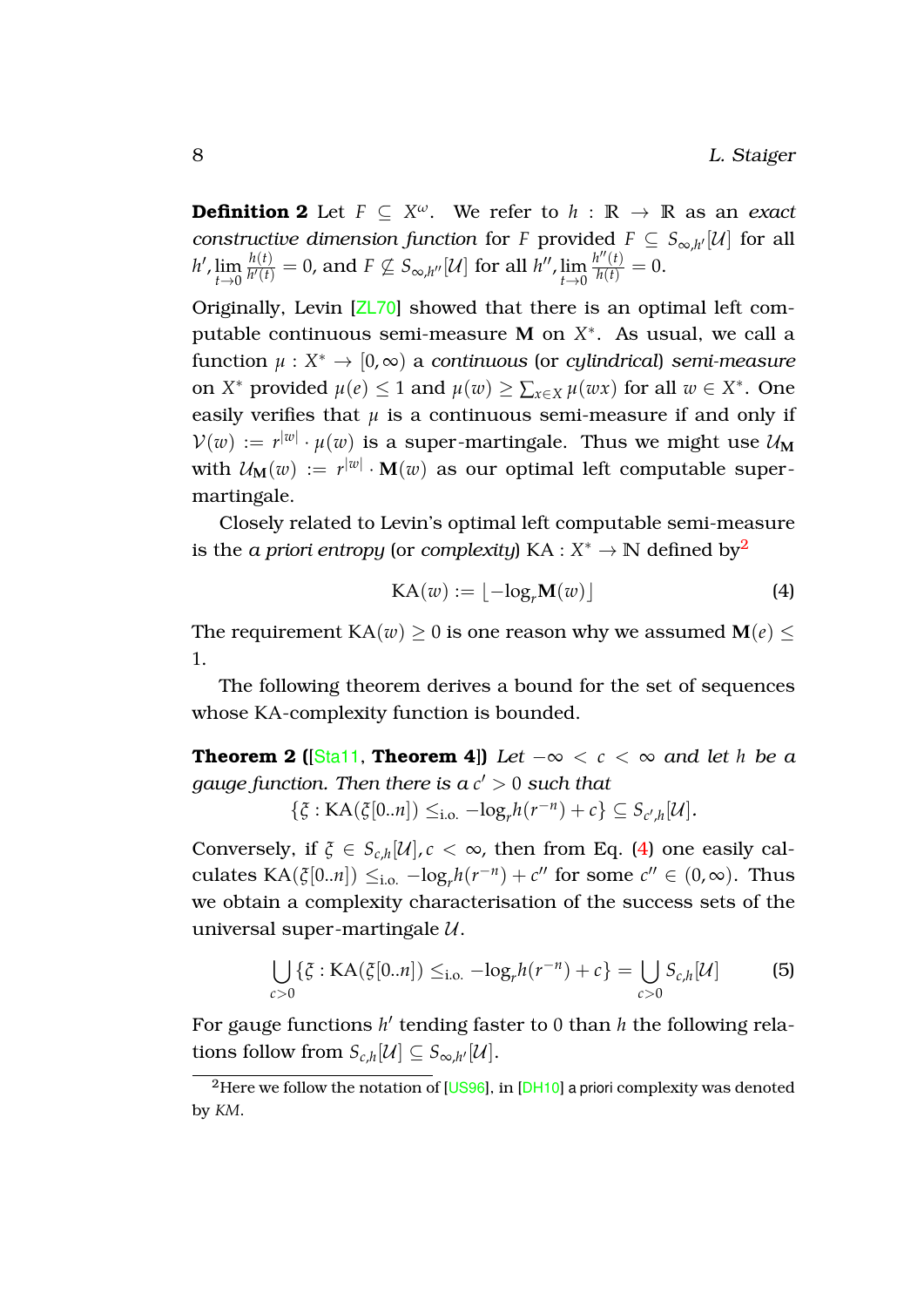**Corollary 1** Let  $h$ ,  $h'$  be gauge functions such that  $\lim_{t\to 0} \frac{h'(t)}{h(t)} = 0$ . *Then*

- *1.* { $\xi$  : ∃ $c(KA(\xi[0..n]) \leq_{i.o.} -log_r h(r^{-n}) + c)$ } ⊆  $S_{\infty,h'}[\mathcal{U}]$ *, and*
- 2.  $\mathcal{H}^{h'}\left(\{\xi : \exists c(\text{KA}(\xi[0..n]) \leq_{i.o.} -\log_r h(r^{-n}) + c)\}\right) = 0.$

# <span id="page-9-0"></span>**3 The Results**

In [[Hit02](#page-14-0), [Hit05](#page-15-2), [Sta98](#page-16-1)] the correspondence principle could be stated for arbitrary (real) values of classical dimension. In the case of gauge functions the situation is more complicated. On the one hand because of the involved Definition [1,](#page-6-3) and, on the other hand, for the following reason (cf. also [[Sta11](#page-16-0), Remark 2]). Unlike the classical case where the computable (even the rational) numbers are dense in the reals, for gauge functions it holds that, if  $\alpha \in (0,1)$ is not a computable real, there is no computable function between  $h_{\alpha}(t) = t^{\alpha}$  and  $h_{\alpha}(t) = t^{\alpha} + \log_{r} \frac{1}{t}$ *t* .

First we mention the following general lower bound to the complexity function KA from [[Mie08](#page-15-7)] together with Eq. [\(5\)](#page-8-2) yields a tight estimate for gauge functions satisfying  $F \not\subseteq S_{c,h''}[\mathcal{U}]$  for arbitrary  $F \subseteq X^{\omega}$  (cf. Definition [2\)](#page-7-2).

<code>Theorem 3 ([[Mie08](#page-15-7)])</code> Let  $F \subseteq X^\omega$  ,  $h$  be a gauge function and  $\mathcal{H}^h(F) > 0$ 0*.*

*Then for every*  $c > 0$  *with*  $\mathcal{H}^h(F) > c \cdot \mathcal{U}(e)$  *there is*  $a \xi \in F$  *such that*  $\text{KA}(\xi[0..n]) \geq_{\text{a.e.}} -\log_r h(r^{-n}) - \log_r c$ .

In order to obtain the announced upper bound, in view of Eq. [\(5\)](#page-8-2) in the following two parts we show that for  $\Sigma^0_2$  $\frac{0}{2}$ -definable subsets  $F \subseteq X^\omega$  and gauge functions  $h$  satisfying some computability constraints there are left-computable super-martingales or computable martingales  $\mathcal V$ , respectively, such that  $F\subseteq S_{\infty,h'}[\mathcal V]$  whenever  $\mathcal H^h(F)=$ 0 and lim *t*→0  $\frac{h'(t)}{h(t)} = 0.$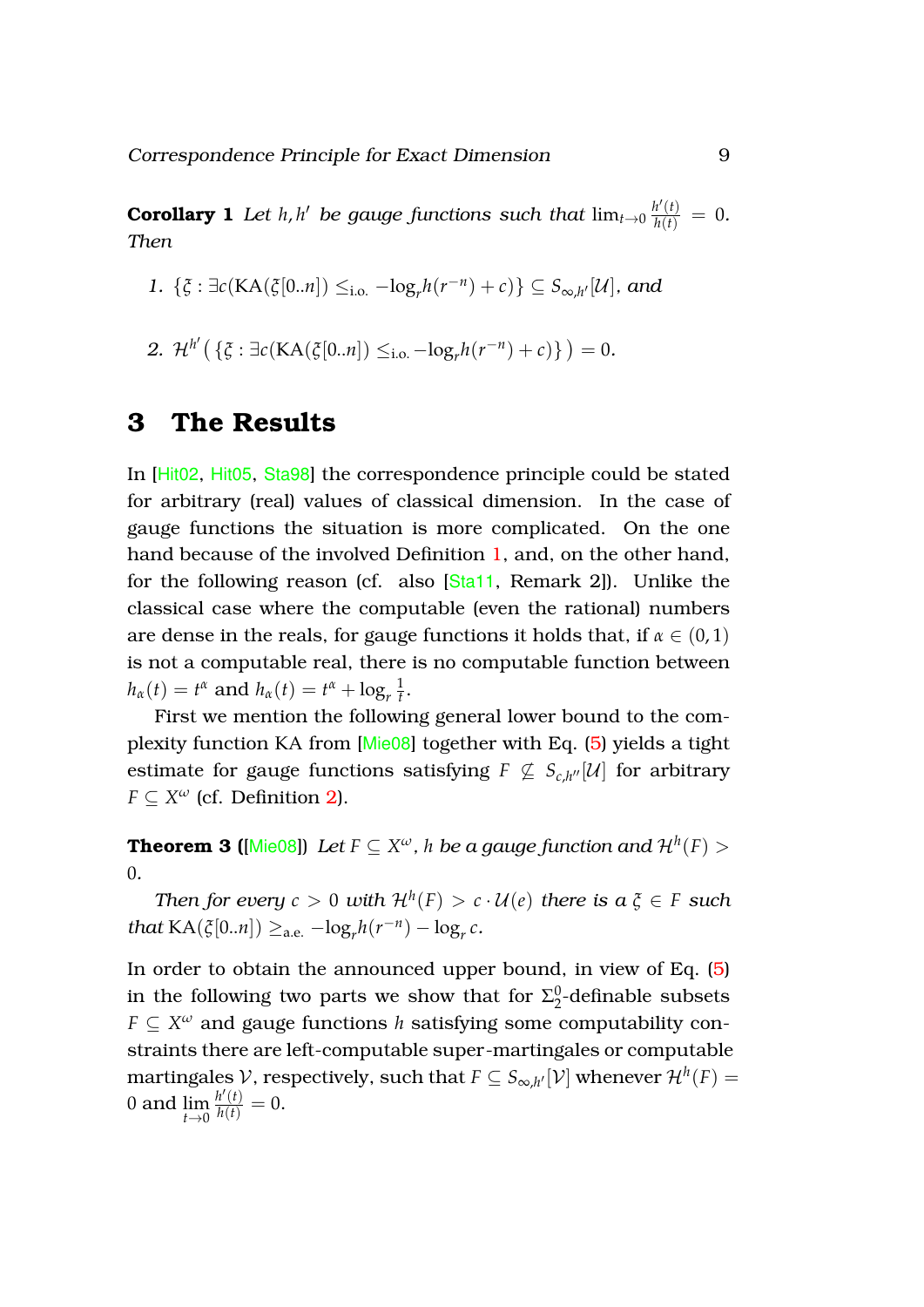#### <span id="page-10-0"></span>**3.1 Constructive Dimension**

As in [[Sta98](#page-16-1)] we ask now for an estimate of the condition  $F\subseteq S_{c,h'}[\mathcal{U}]$ of Definition [2.](#page-7-2) The results use the following construction.

<span id="page-10-2"></span>We start with an auxiliary lemma characterising subsets  $F \subseteq X^\omega$ having null measure.

**Lemma 1 (**[[Rei04](#page-15-8)]) *Let F* ⊆ *X <sup>ω</sup> and h be a gauge function. Then*  $\mathcal{H}^h(F)=0$  if and only if there is a language  $V\subseteq X^*$  such that  $F\subseteq V^\delta$  $and \sum_{v \in V} h(r^{-|v|}) < \infty$ .

<span id="page-10-1"></span>The following theorem gives a constructive version of Lemma [1.](#page-10-2)

**Theorem 4** If  $F \subseteq X^\omega$  is a  $\Sigma_2$ -definable  $\omega$ -language and  $h$  is a right *computable gauge function such that*  $\mathcal{H}^h(F) = 0$  *then there are a computable non-decreasing function*  $\bar{h}: \{r^{-i} : i \in \mathbb{N}\} \to \mathbb{Q}$  *and a computable language V* ⊆ *X* <sup>∗</sup> *satisfying*

*1.*  $\bar{h}(r^{-n})$  ≥  $h(r^{-n})$  for all  $n \in \mathbb{N}$ ,

2. 
$$
F \subseteq V^{\delta}
$$
 and  $\sum_{v \in V} \bar{h}(r^{-n}) < \infty$ .

Interpolating the computable function  $\bar{h}$  we obtain the following consequence.

**Corollary 2** If  $F \subseteq X^{\omega}$  is a  $\Sigma_2$ -definable  $\omega$ -language and *h* is a right *computable gauge function such that*  $\mathcal{H}^h(F) = 0$  *then there is a com* $p$ utable non-decreasing function  $\bar{h}:\mathbb{Q}\to\mathbb{Q}$  satisfying  $\mathcal{H}^{\bar{h}}(F)=0$  and  $\bar{h}(t) > h(t)$  for  $t \in \mathbb{Q} \cap (0,1)$ .

Our Theorem [4](#page-10-1) yields the required upper bound for the prefix complexity KP, and hence also of the a priori complexity KA of an *ω*word in *F*.

To this end we use the characterisation of KP via discrete semi-measures (cf. [[DH10](#page-14-1), [US96](#page-16-3)]).<sup>[3](#page-10-3)</sup>

<span id="page-10-3"></span><sup>&</sup>lt;sup>3</sup>Here we follow also the notation of  $[US96]$  $[US96]$  $[US96]$ , in  $[DH10]$  $[DH10]$  $[DH10]$  prefix complexity was denoted by *K*.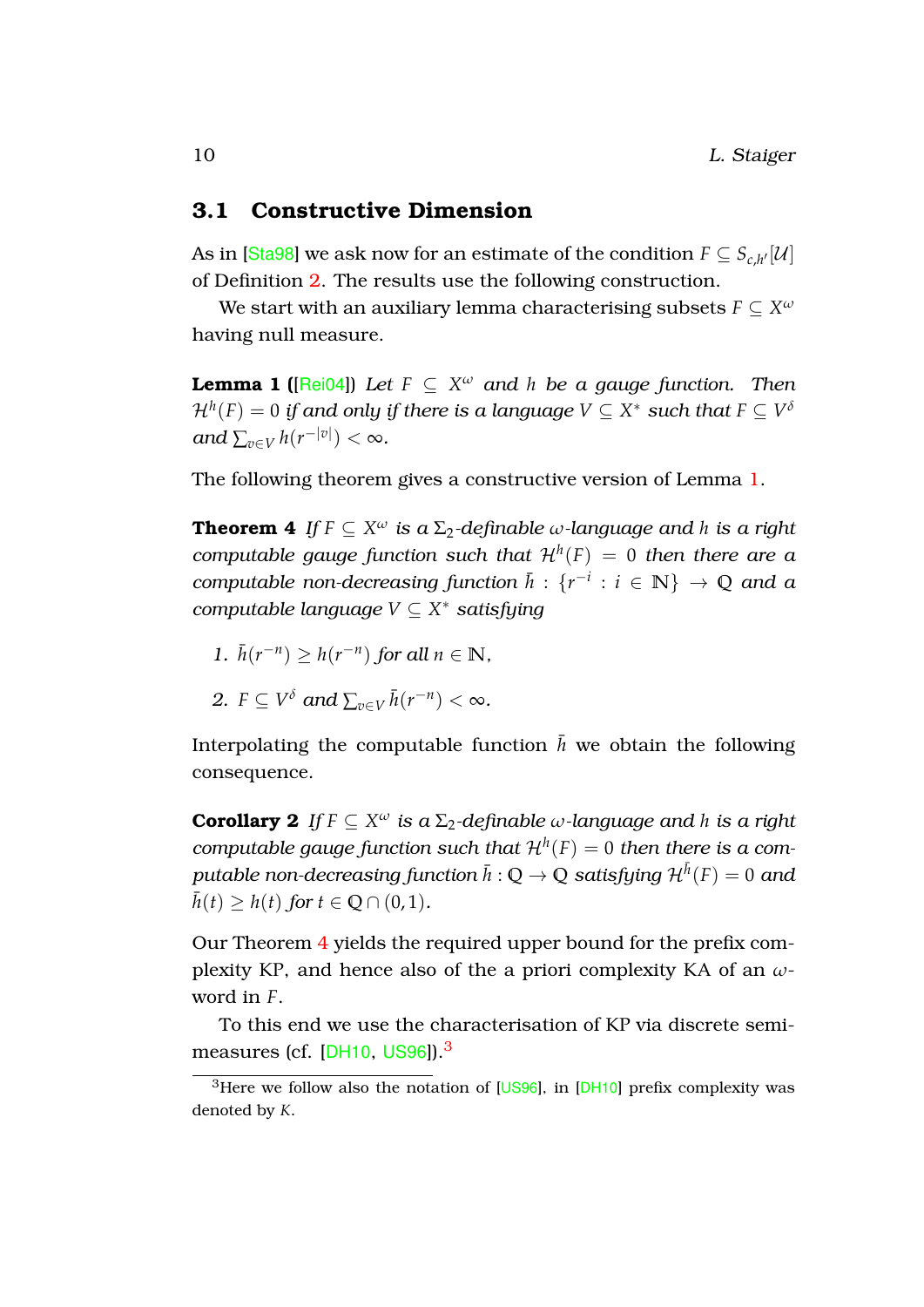A mapping *ν* : *X* <sup>∗</sup> → **R** is referred to as a *discrete semi-measure* provided  $\sum_{w \in X^*} v(w) < \infty$ . It is known that there is an optimal left computable discrete semi-measure, that is, a left computable discrete semi-measure **m** such that for every left computable discrete semi-measure *ν* there is a constant  $c_v$  such that  $\forall w (w \in X^* \rightarrow$  $\nu(w) \leq c_v \cdot m(w)$ . This measure **m** defines the prefix complexity (similarly as **M** defines the a priory complexity KA)  $KP(w) :=$  $\vert -\log_{r} m(w)\vert.$ 

If  $V \subseteq X^*$  is computably enumerable and  $\overline{h}: \{r^{-n} > n \in \mathbb{N}\} \to \mathbb{R}$ is a left computable function such that  $\sum_{v \in V} \bar{h}(r^{-|v|}) < \infty$  then

<span id="page-11-2"></span>
$$
\nu(w) := \begin{cases} \bar{h}(r^{-|w|}), & \text{if } w \in V \text{, and} \\ 0, & \text{otherwise} \end{cases}
$$
(6)

<span id="page-11-1"></span>defines a left computable discrete semi-measure. Thus Theorem [4](#page-10-1) implies the following upper bound on the complexity functions of *ω*-words.

**Lemma 2** *If F* ⊆ *X <sup>ω</sup> is a* Σ2*-definable ω-language and h is a right*  $\mathit{compatible\ gauge\ function\ such\ that\ }\mathcal{H}^{h}(F)=0\ \mathit{then}$ 

$$
KP(\xi[0..n]) \leq_{i.o.} -\log_r h(r^{-n}) + O(1) \text{ for all } \xi \in F, \text{ and}
$$
  

$$
KA(\xi[0..n]) \leq_{i.o.} -\log_r h(r^{-n}) + O(1) \text{ for all } \xi \in F.
$$

The latter inequality follows from the former and  $KA(w) \leq KP(w) +$ *O*(1) (see e.g. [[DH10](#page-14-1), [US96](#page-16-3)]).

Finally, Lemma [2,](#page-11-1) Eq. [\(5\)](#page-8-2) and Corollary [1](#page-8-3) prove the following.

 $\textbf{Theorem 5} \ \textit{If } F \subseteq X^\omega \textit{ is a union of } \Sigma_2\textit{-definable sets and } h \textit{ is a right}$  $p$  *computable gauge function such that*  $\mathcal{H}^h(F) = 0$  *then*  $F \subseteq S_{\infty,h'}[\mathcal{U}]$  *for every gauge function h'* such that  $\lim_{t\to 0} \frac{\dot{h}'(t)}{h(t)} = 0$ .

#### <span id="page-11-0"></span>**3.2 Computable Dimension**

Computable dimension is based on computable super-martingales as constructive dimension was based on left computable supermartingales. In contrast to the latter, for the former there is no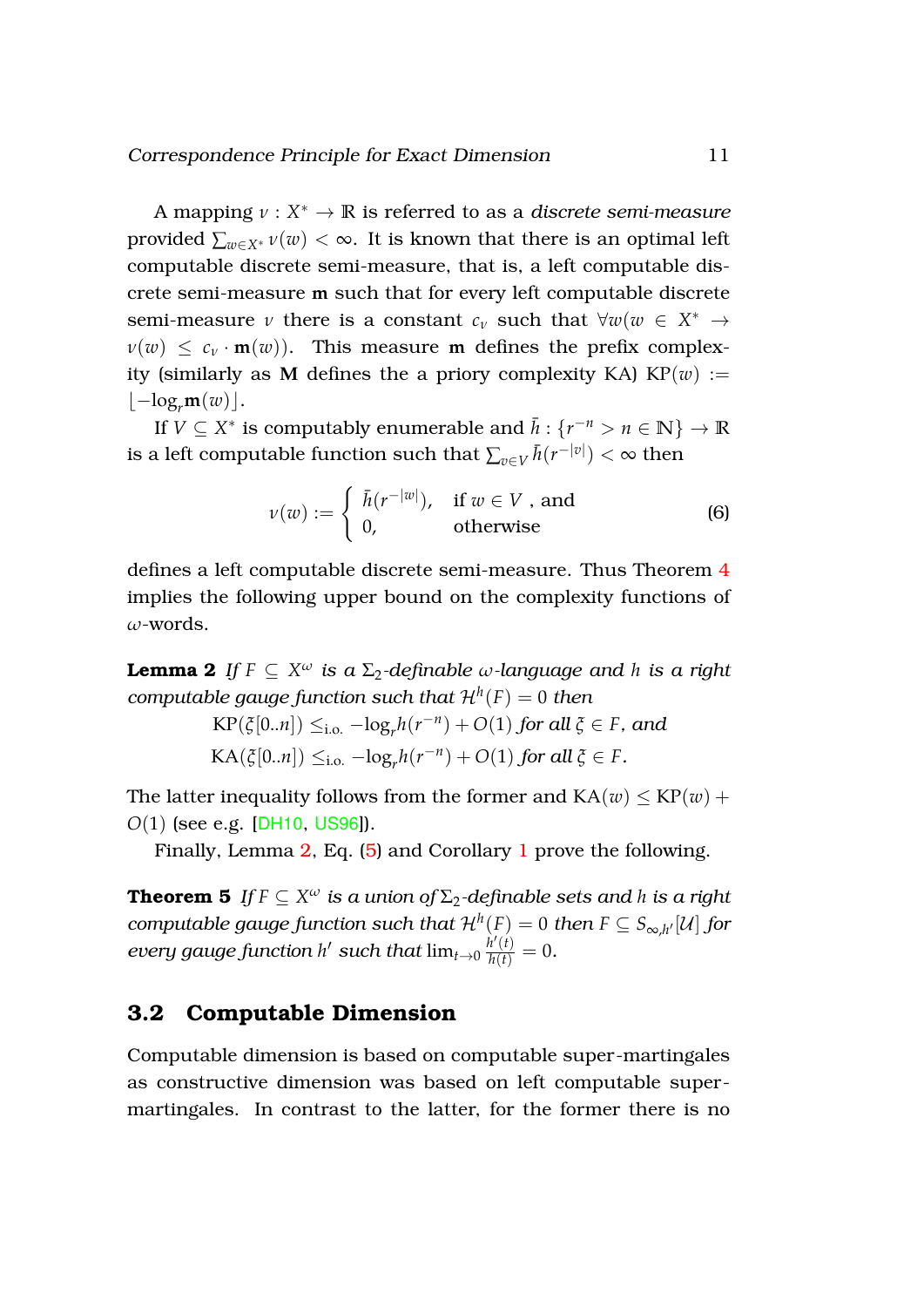universal computable super-martingale (cf. [[DH10](#page-14-1), [Sch71](#page-15-6)]). Thus we define analogously to Theorem [1](#page-7-1)

**Definition 3** We refer to a gauge function *h* as an *exact computable dimension function* for  $F \subseteq X^\omega$  provided

- 1. for all gauge functions *h*' with  $\lim_{n \to \infty} \frac{h'(r^{-n})}{h(r^{-n})} = 0$  there is a computable super-martingale  $\mathcal V$  such that  $F\subseteq S_{\infty,h'}[\mathcal V]$ , and
- 2. for all gauge functions *h*<sup>*n*</sup> with  $\lim_{n\to\infty} \frac{h(r^{-n})}{h''(r^{-n})}$  $\frac{n(r - r)}{h''(r^{-n})} = 0$  and all computable super-martingales  $\mathcal V$  it holds  $F \not\subseteq S_{\infty,h''}[\mathcal V].$

As for the constructive case the second item is fulfilled provided  $\mathcal{H}^h(F)>0.$  For Item 1 we prove that for computable gauge functions *h* and  $\Sigma_2^0$  $^{0}_{2}$ -definable sets *F* ⊆ *X<sup>ω</sup>* with  $H^{h}(F) = 0$  there is a computable martingale  $V$  such that  $F \subseteq \bigcup_{c>0} S_{c,h}[V]$ .

In order to achieve our goal we introduce families of covering codes as in [[Sta98](#page-16-1)]. For a prefix code *C* ⊆ *X* <sup>∗</sup> we define its *minimal complementary code* as

$$
\widehat{C} := (X \cup \mathbf{pref}(C) \cdot X) \setminus \mathbf{pref}(C) .
$$

If  $C = \emptyset$  we have  $\widehat{C} = X$ , and if  $C \neq \emptyset$  the set  $\widehat{C}$  consists of all words  $w \cdot x \notin \text{pref}(C)$  where  $w \in \text{pref}(C)$  and  $x \in X$ . It is readily seen that *C* ∪  $\hat{C}$  is a maximal prefix code,  $C \cap \hat{C} = \emptyset$ , and  $\text{pref}(C \cup \hat{C}) =$  ${e}$  ∪ **pref**(*C*) ∪  $\hat{C}$ .

We call  $\mathfrak{C} := (C_w)_{w \in X^*}$  a *family of covering codes* provided each *C*<sup>*w*</sup> is a finite prefix code. Since then the set  $C_w \cup \hat{C}_w$  is a finite maximal prefix code, every word  $u \in X^*$  has a uniquely specified  $\mathfrak{C}\text{-factorisation } u = u_1 \cdots u_n \cdot u'$  where  $u_{i+1} \in C_{u_1 \cdots u_i} \cup \widehat{C}_{u_1 \cdots u_i}$  for  $i =$ 0,..., *n* − 1 (*u*<sub>1</sub> · · · *u*<sub>*i*</sub> = *e*, if *i* = 0) and  $u' \text{ ∈ **pref**(C_{u_1 \cdots u_n} \cup \widehat{C}_{u_1 \cdots u_n}).$ Analogously, every *ξ* ∈ *X <sup>ω</sup>* has a uniquely specified C-factorisation  $\zeta = u_1 \cdots u_i \cdots$  where  $u_{i+1} \in C_{u_1 \cdots u_i} \cup C_{u_1 \cdots u_i}$  for  $i = 1, \ldots$ .

<span id="page-12-0"></span>In what follows we use martingales derived from prefix codes in the following manner.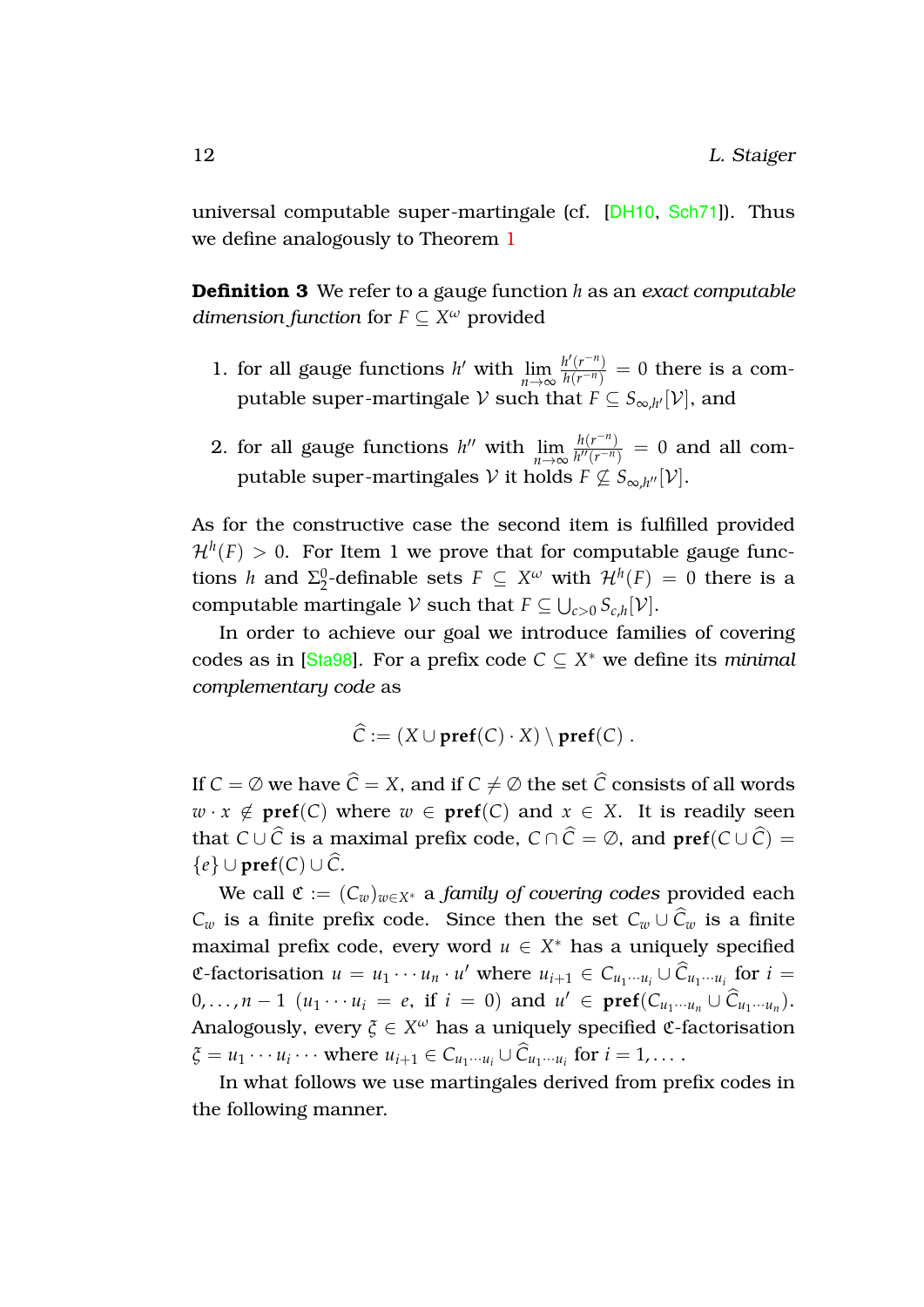**Lemma 3** Let  $h : \mathbb{R} \to \mathbb{R}$  a gauge function and  $\emptyset \neq C \subseteq X^*$  be a *prefix code satisfying* ∑*v*∈*<sup>C</sup> h*(*r* −|*v*| ) < ∞*. Then there is a martingale*  $\mathcal{V}^{(h)}_C$  $C^{(h)}_C: X^* \to [0, \infty)$  *such that* 

<span id="page-13-2"></span>
$$
\mathcal{V}_{\mathcal{C}}^{(h)}(w) = \begin{cases}\n\frac{r^{|w|} \cdot h(r^{(-|w|)})}{\sum_{v \in \mathcal{C}} h(r^{(-|v|)}) + \sum_{u \in \widehat{\mathcal{C}}} r^{-|u|}}, & \text{for } w \in \mathcal{C}, \text{ and} \\
\frac{1}{\sum_{v \in \mathcal{C}} h(r^{(-|v|)}) + \sum_{u \in \widehat{\mathcal{C}}} r^{-|u|}}, & \text{for } w \in \widehat{\mathcal{C}}.\n\end{cases}
$$
\n(7)

**Remark 1** If *C* is a finite prefix code and  $h: \mathbb{Q} \to \mathbb{Q}$  is computable then  $\mathcal{V}_C^{(h)}$  $\mathcal{C}^{(n)}$  is a computable martingale.

For a gauge function  $h$  :  $\mathbb{R} \to \mathbb{R}$  let  $h_w(t) := \frac{h(r^{-|w|} \cdot t)}{h(t)}$  $\frac{h(t)}{h(t)}$  and let  $\mathfrak{C} :=$  $(C_w)_{w \in X^*}$  be a family of covering codes.

Using the martingales  $\mathcal{V}_{C_{\mathrm{m}}}^{(h_w)}$  $C_w^{(n_w)}$  we define a new martingale  $\mathcal{V}_{\mathfrak{C}}$  as follows:

For  $u \in X^*$  consider the  $\mathfrak{C}\text{-}factorisation$   $u_1 \cdots u_n \cdot u'$ , and put

$$
\mathcal{V}_{\mathfrak{C}}^{(h)}(u) := \left( \prod_{i=0}^{n-1} \mathcal{V}_{C_{u_1 \cdots u_i}}^{(h_{u_1 \cdots u_i})} (u_{i+1}) \right) \cdot \mathcal{V}_{C_{u_1 \cdots u_n}}^{(h_{u_1 \cdots u_n})} (u') ,
$$

that is,  $\mathcal{V}^{(h)}_{\sigma}$  $\mathfrak{C}^{(n)}$  is in some sense the concatenation of the martingales  $\mathcal{V}_{C_{\text{max}}}^{(h_w)}$  $C_w^{(h_w)}$ . Observe that  $\mathcal{V}_{\mathfrak{C}}^{(h)}$  $\mathcal{C}^{(n)}$  is computable if only  $h : \mathbb{R} \to \mathbb{R}$  is a computable function, the codes  $C_w$  are finite and the function which assigns to every *w* the corresponding code  $C_w$  is computable.

<span id="page-13-0"></span>We have the following.

**Lemma 4** *Let*  $h : \mathbb{N} \to \mathbb{Q}$  *be a gauge function and let*  $\mathfrak{C} = (C_w)_{w \in X^*}$ *be a family of covering codes such that*  $\sum_{v \in C_w} \frac{h(r^{-|w v|})}{h(r^{-|v|})}$ *h*(*r*−|*v*<sup>|</sup> ) ≤ *r* −|*w*| *for all w* ∈ *X* ∗ *.*

*If the ω-word ξ* ∈ *X <sup>ω</sup> has a* C*-factorisation ξ* = *u*<sup>1</sup> · · · *u<sup>i</sup>* · · · *such that for some*  $n_{\xi} \in \mathbb{N}$  *and all*  $i \geq n_{\xi}$  *the factors*  $u_{i+1}$  *belong to*  $C_{u_1 \cdots u_i}$ *. Then there is a constant c<sup>ξ</sup>* > 0 *not depending on i for which*

<span id="page-13-1"></span>
$$
\mathcal{V}_{\mathfrak{C}}(u_1\cdots u_i)\geq c_{\xi}\cdot r^{|u_1\cdots u_i|}\cdot h(r^{-|u_1\cdots u_i|})\;.
$$

Now we derive the announced result.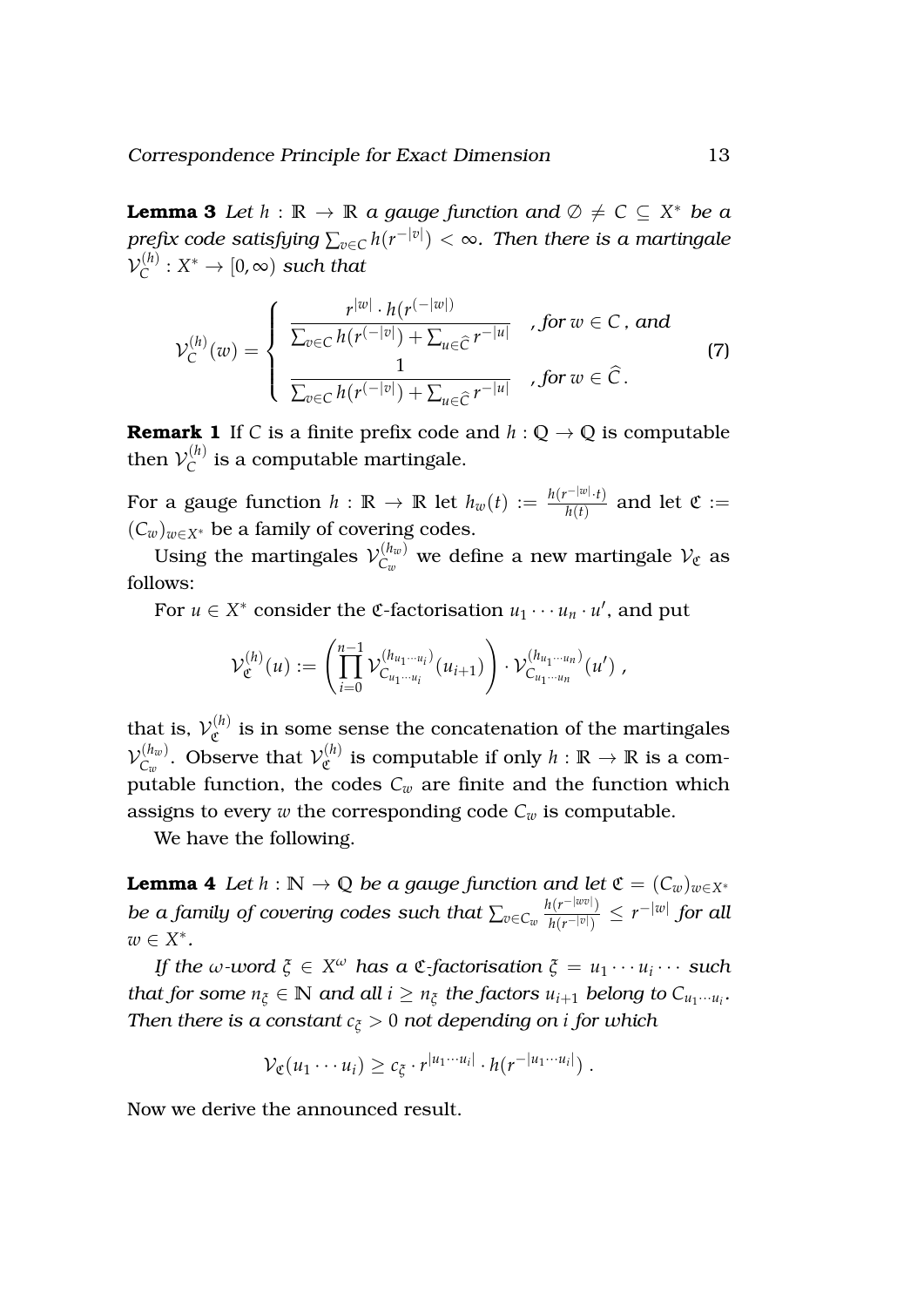**Theorem 6** For every  $\Sigma_2$ -definable  $\omega$ -language  $F \subseteq X^\omega$  and every *computable gauge function*  $h: \mathbb{Q} \to \mathbb{R}$  such that  $\mathcal{H}^h(F) = 0$  there is a *computable martingale*  $V$  *such that*  $F \subseteq \bigcup_{c>0} S_{c,h}[V]$ *.* 

# **References**

- <span id="page-14-4"></span>[CH94] Jin-Yi Cai and Juris Hartmanis. On Hausdorff and topological dimensions of the Kolmogorov complexity of the real line. *J. Comput. System Sci.*, 49(3):605–619, 1994.
- <span id="page-14-1"></span>[DH10] Rodney G. Downey and Denis R. Hirschfeldt. *Algorithmic Randomness and Complexity*. Theory and Applications of Computability. Springer-Verlag, New York, 2010.
- <span id="page-14-5"></span>[Edg08] Gerald Edgar. *Measure, topology, and fractal geometry*. Undergraduate Texts in Mathematics. Springer, New York, 2008.
- <span id="page-14-6"></span>[Fal90] Kenneth Falconer. *Fractal geometry*. John Wiley & Sons Ltd., Chichester, 1990.
- <span id="page-14-7"></span>[GKP94] Ronald L. Graham, Donald E. Knuth, and Oren Patashnik. *Concrete mathematics*. Addison-Wesley Publishing Company, Reading, MA, second edition, 1994.
- <span id="page-14-2"></span>[GMW88] Siegfried Graf, R. Daniel Mauldin, and Stanley C. Williams. The exact Hausdorff dimension in random recursive constructions. *Mem. Amer. Math. Soc.*, 71(381):x+121, 1988.
- <span id="page-14-3"></span>[Hau18] Felix Hausdorff. Dimension und äußeres Maß. Math. *Ann.*, 79(1-2):157–179, 1918.
- <span id="page-14-0"></span>[Hit02] John M. Hitchcock. Correspondence principles for effective dimensions. In Peter Widmayer, Francisco Triguero, Rafael Morales, Matthew Hennessy, Stephan Eidenbenz, and Ricardo Conejo, editors, *Automata, languages and*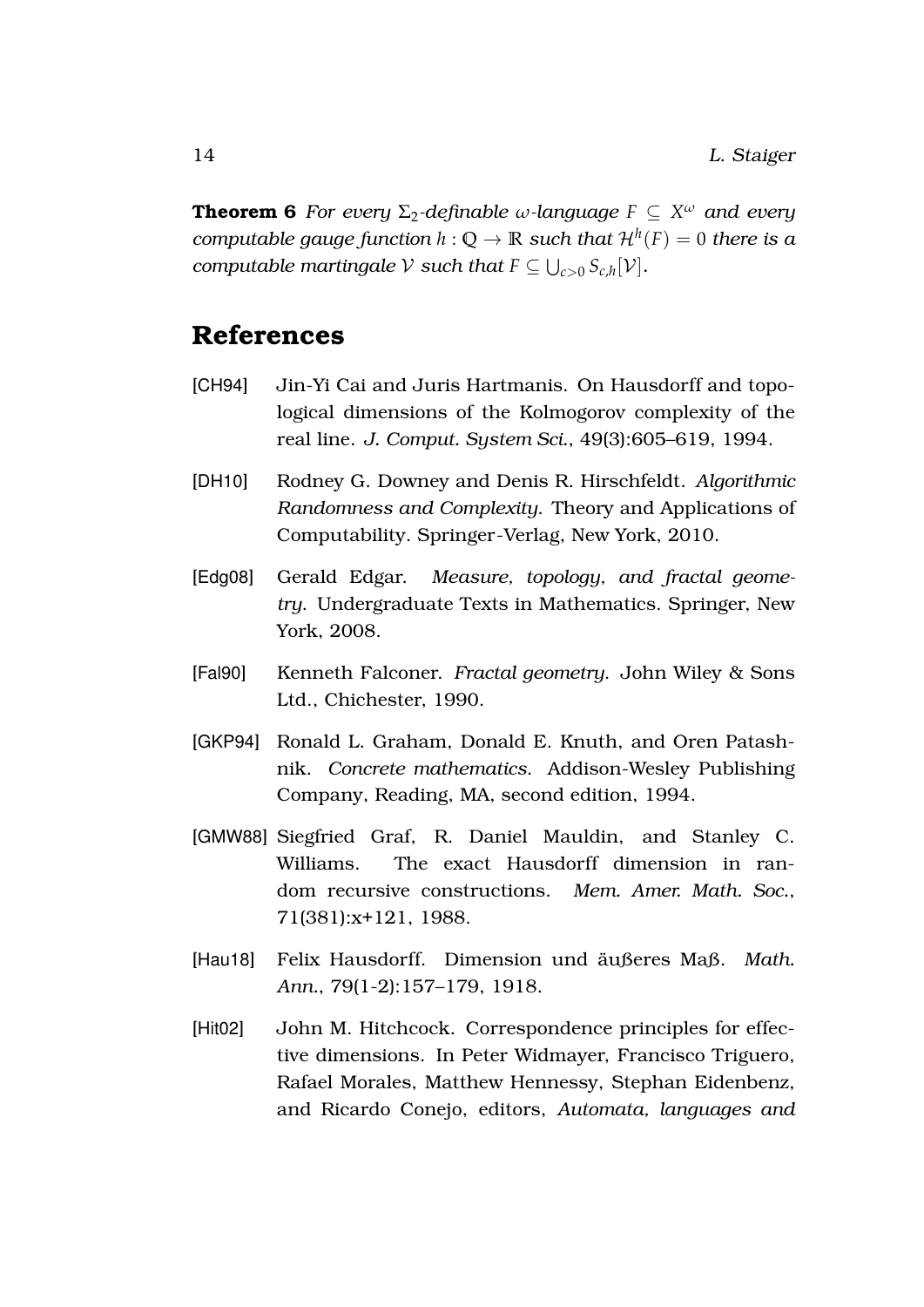*programming*, volume 2380 of *Lecture Notes in Comput. Sci.*, pages 561–571. Springer, Berlin, 2002.

- <span id="page-15-2"></span>[Hit05] John M. Hitchcock. Correspondence principles for effective dimensions. *Theory Comput. Syst.*, 38(5):559–571, 2005.
- <span id="page-15-0"></span>[Lut00] Jack H. Lutz. Gales and the constructive dimension of individual sequences. In Ugo Montanari, Jose D. P. Rolim, ´ and Emo Welzl, editors, *Automata, languages and programming*, volume 1853 of *Lecture Notes in Comput. Sci.*, pages 902–913. Springer, Berlin, 2000.
- <span id="page-15-1"></span>[Lut03] Jack H. Lutz. The dimensions of individual strings and sequences. *Inform. and Comput.*, 187(1):49–79, 2003.
- <span id="page-15-7"></span>[Mie08] Jöran Mielke. Refined bounds on Kolmogorov complexity for *ω*-languages. *Electr. Notes Theor. Comput. Sci.*, 221:181–189, 2008.
- <span id="page-15-4"></span>[MS94] Wolfgang Merzenich and Ludwig Staiger. Fractals, dimension, and formal languages. *RAIRO Inform. Theor. Appl. ´* , 28(3-4):361–386, 1994.
- <span id="page-15-8"></span>[Rei04] Jan Reimann. *Computability and Fractal Dimension*. PhD thesis, Ruprecht-Karls-Universität Heidelberg, 2004.
- <span id="page-15-5"></span>[Rya84] Boris Ya. Ryabko. Coding of combinatorial sources and Hausdorff dimension. *Dokl. Akad. Nauk SSSR*, 277(5):1066–1070, 1984.
- <span id="page-15-6"></span>[Sch71] Claus-Peter Schnorr. *Zufalligkeit und Wahrscheinlichkeit. ¨ Eine algorithmische Begrundung der Wahrscheinlichkeit- ¨ stheorie*. Lecture Notes in Mathematics, Vol. 218. Springer-Verlag, Berlin, 1971.
- <span id="page-15-3"></span>[Sta93] Ludwig Staiger. Kolmogorov complexity and Hausdorff dimension. *Inform. and Comput.*, 103(2):159–194, 1993.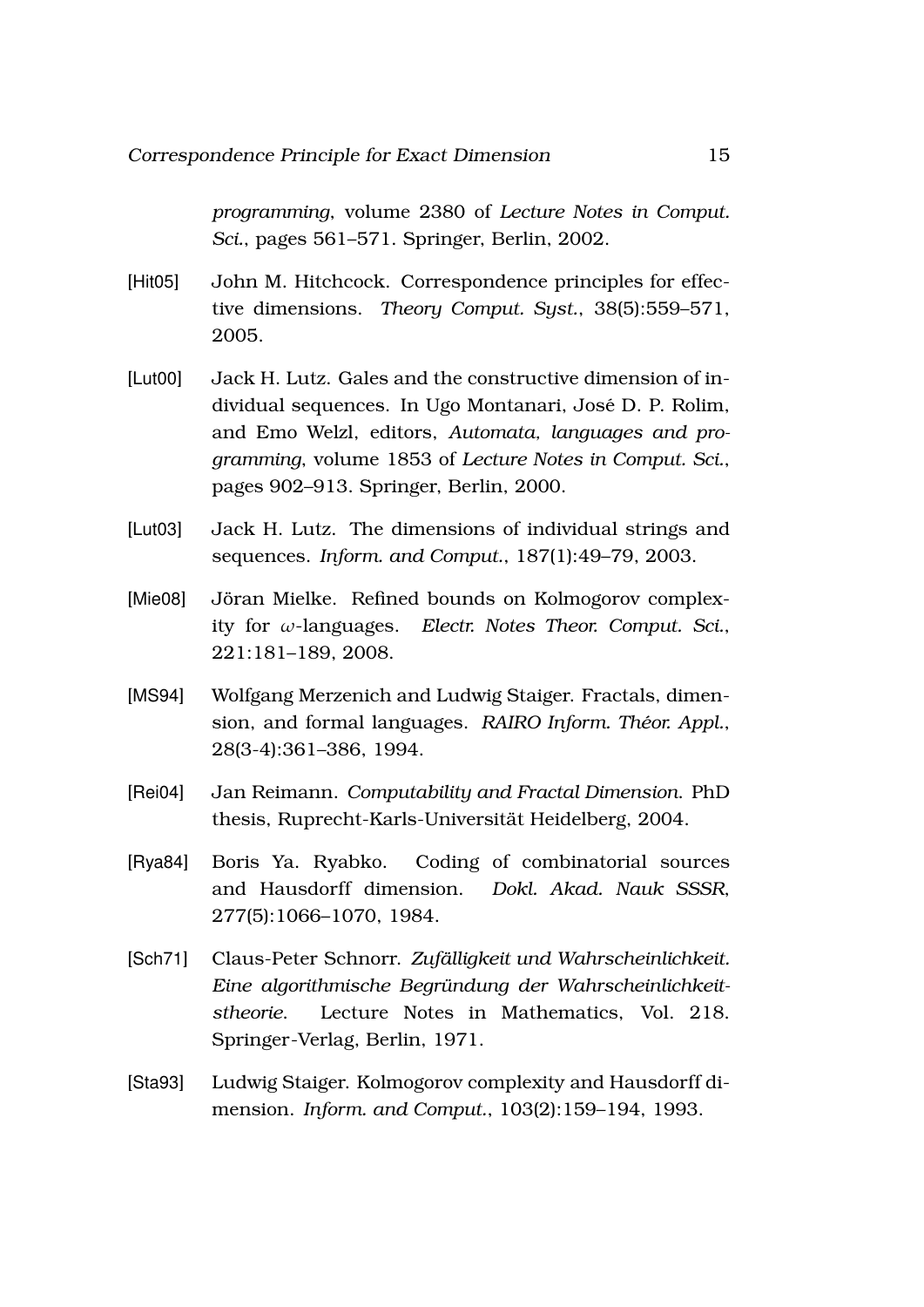- <span id="page-16-1"></span>[Sta98] Ludwig Staiger. A tight upper bound on Kolmogorov complexity and uniformly optimal prediction. *Theory Comput. Syst.*, 31(3):215–229, 1998.
- <span id="page-16-0"></span>[Sta11] Ludwig Staiger. Constructive dimension and Hausdorff dimension: The case of exact dimension. In Olaf Owe, Martin Steffen, and Jan Arne Telle, editors, *Fundamentals of Computation Theory*, volume 6914 of *Lecture Notes in Computer Science*, pages 252–263. Springer, 2011.
- <span id="page-16-3"></span>[US96] Vladimir A. Uspensky and Alexander Shen. Relations between varieties of Kolmogorov complexities. *Math. Systems Theory*, 29(3):271–292, 1996.
- <span id="page-16-2"></span>[ZL70] Alexander K. Zvonkin and Leonid A. Levin. The complexity of finite objects and the basing of the concepts of information and randomness on the theory of algorithms. *Uspehi Mat. Nauk*, 25(6(156)):85–127, 1970.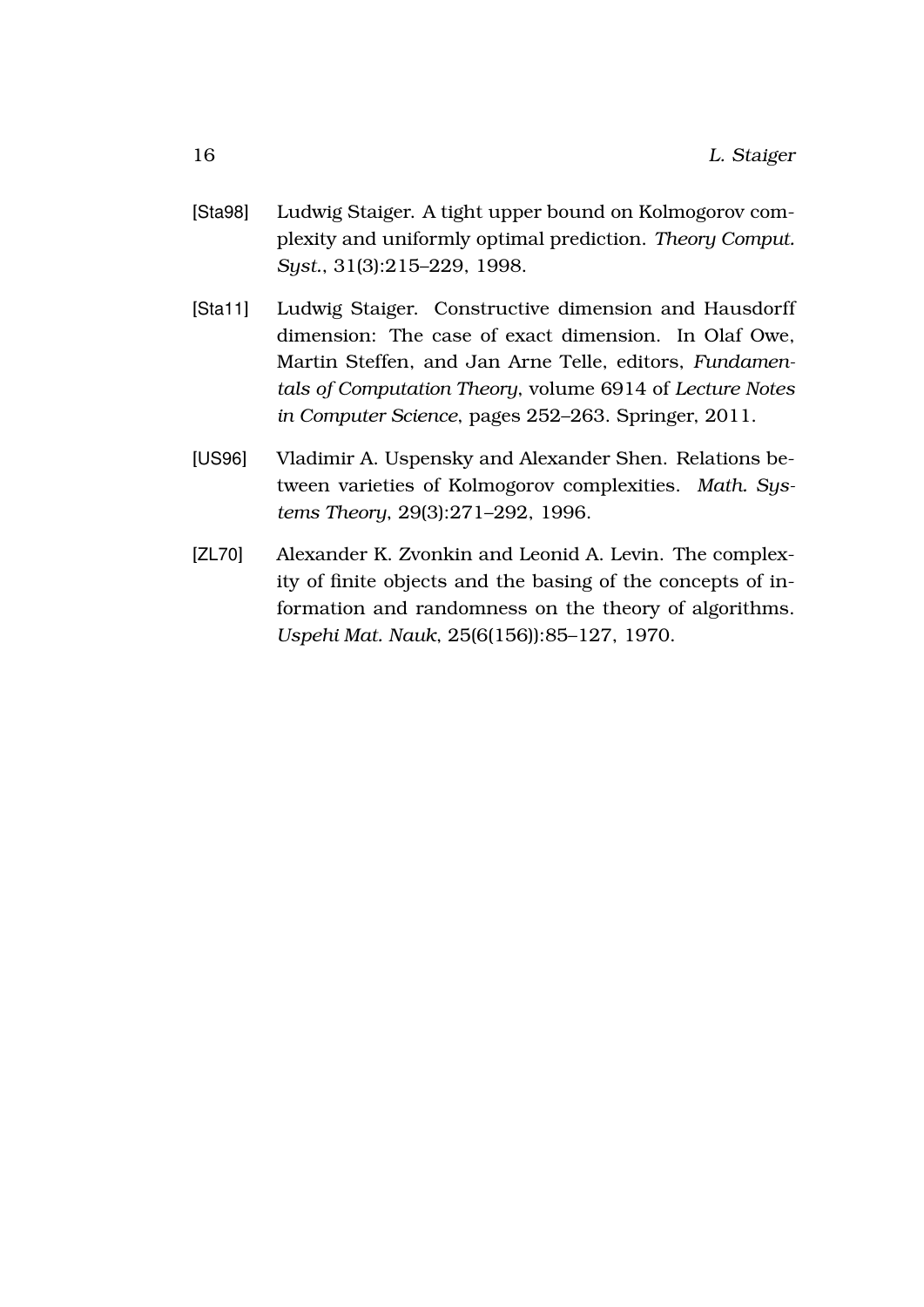# <span id="page-17-0"></span>**A Proofs**

## <span id="page-17-1"></span>**A.1 Proof of Theorem [4](#page-10-1)**

*Proof.* Let  $h_n: \mathbb{Q} \to \mathbb{Q}$ ,  $n \in \mathbb{N}$  be computable approximations of *h* such that  $h_n(t) \geq h_{n+1}(t) \geq h(t)$  and  $\lim_{n\to\infty} h_n(t) = h(t)$  for  $t \in$ (0, 1) ∩ **Q**. As it was explained above we may assume that  $h(r^{-n})$  ≥  $r^n$ . Moreover, the functions  $h_n$  are assumed to be non-decreasing on the set  $\{r^{-n} : n \in \mathbb{N}\}.$ 

Furthermore, let  $(U_i)_{i\in\mathbb{N}}$  be an effective enumeration of all finite prefix codes over *X* such that  $\sup\{|v| : v \in U_i\} \leq \sup\{|v| : v \in U_{i+1}\},$ and let  $F \in \Sigma_2$  be given by  $F = \bigcup_{k \in \mathbb{N}} X^{\omega} \setminus L_k \cdot X^{\omega}$  where  $M_F :=$  $\{(w, k) : w \in L_k\}$  is a computable set and the family of languages  $(L_k)_{k \in \mathbb{N}}$  satisfies  $L_k := \bigcap_{i=0}^k L_i \cdot X^*$  (cf. [[Sta98](#page-16-1)]).

Define the predicate

$$
\textbf{test}(k,j,n) :\Leftrightarrow \left( (U_j \cup (L_k \cap X^n)) \cdot X^\omega = X^\omega \ \wedge \ \sum_{v \in U_j} h_n(r^{-|v|}) < r^{-k} \right) .
$$

Observe that **test**( $k$ ,  $j$ ,  $n$ ) is computable and if **test**( $k$ ,  $j$ ,  $n$ ) is true then the conditions  $F \subseteq U_j \cdot X^\omega$  and  $\forall v(v \in U_j \rightarrow k < |v|)$  are satisfied.

The first condition follows from  $L_k \cdot X^\omega \cap F = \emptyset$  and the second one from  $h_n(r^{-|v|}) > r^{-2|v|}$ .

Now the following algorithm, when given *MF*, computes a finite prefix code  $C_k$  and a value  $m_k$  satisfying the conditions  $F \subseteq C_k \cdot X^\omega$ and  $\sum_{v \in C_k} h_{m_k}(r^{-|v|}) < r^{-k}$ :

**Algorithm** *C<sup>k</sup>*

```
0 input k
1 n=02 repeat j = -13 repeat j = j + 14 until test(k, j, n) \vee (sup{|v| : v \in U_j} > n)
5 n = n + 16 until test(k, j, n)
7 output Ck
          := U_j, m_k := n
```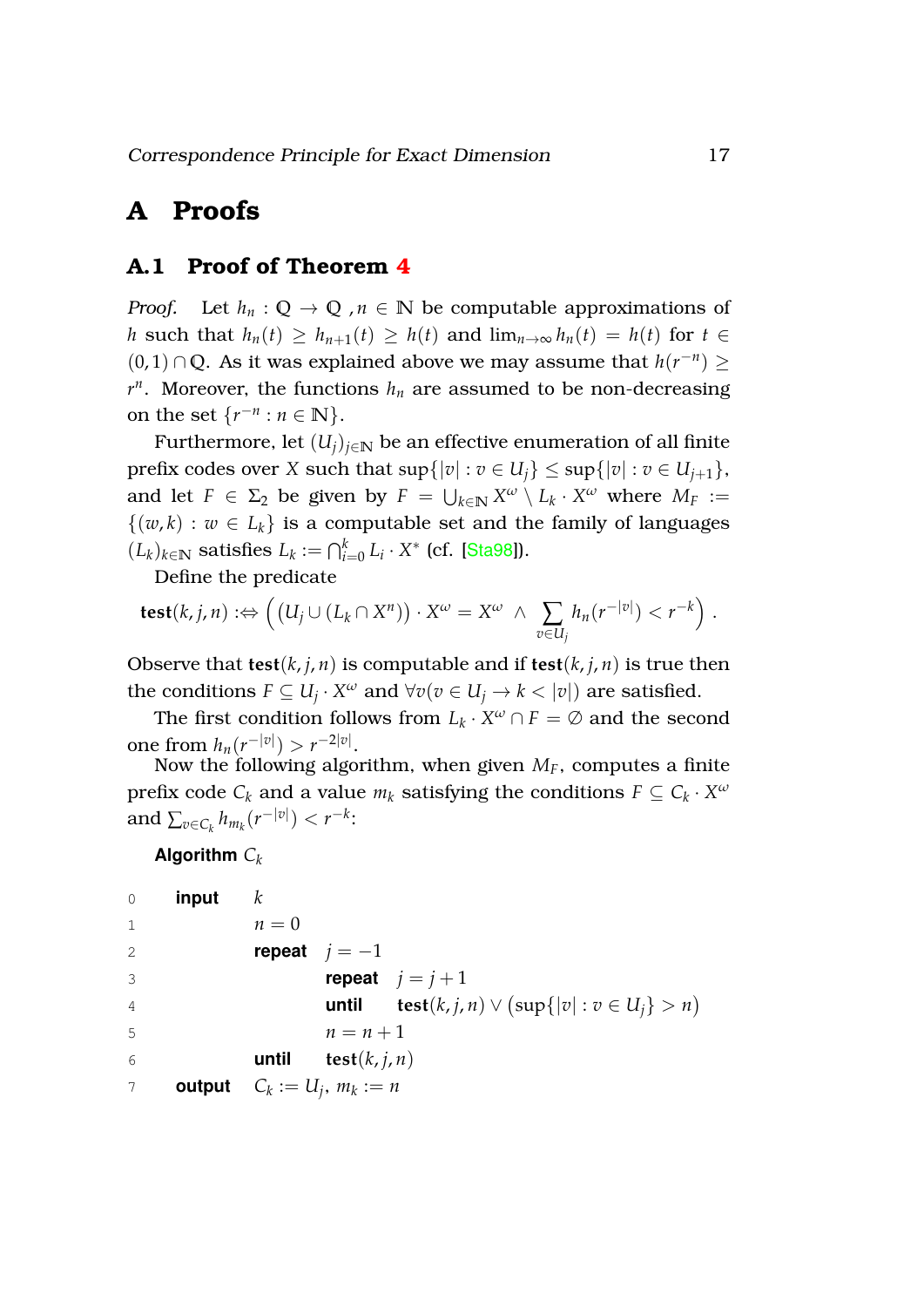By construction we have  $k < |v| \le m_k$  for  $v \in C_k$ .

Informally, for every  $n \geq 0$  our algorithm successively searches for a  $U_i$  satisfying the condition  $test(k, j, n)$ , more precisely, it searches until such a  $U_j$  is found or else all  $U_j$  having  $\sup\{|v| : v \in U_j\} \le n$ fail to satisfy **test**( $k$ ,  $j$ ,  $n$ ).

In the latter case the value of *n* is increased ( thus allowing for a larger maximum codeword length, a larger complementary  $\omega$ -language  $(L_k \cap X^n) \cdot X^\omega$  and a closer approximation  $h_{n+1}$  of the gauge function  $h$ ) and the search starts anew. Consequently, the algorithm terminates if and only if there is a finite prefix code *U*  $\mathbf{S}$  such that  $\sum_{v \in U} h_n(r^{-|v|}) < r^{-k}$  and  $U \cdot X^{\omega} \cup (L_k \cap X^n) \cdot X^{\omega} = X^{\omega}$  for some  $n \in \mathbb{N}$ .

First we show that our algorithm always terminates. Observe that for every  $\varepsilon > 0$  there is a  $W \subseteq X^*$  such that  $F \subseteq W \cdot X^{\omega}$  and  $\sum_{w\in W} h(r^{-|w|}) < \frac{\varepsilon}{2}.$ 

Since  $X^{\omega} \setminus L_k \cdot X^{\omega}$  is a closed subset of *F*, for  $\varepsilon \leq r^{-k}$  we find a finite subset  $W' \subseteq W$  such that  $X^{\omega} \setminus L_k \cdot X^{\omega} \subseteq W' \cdot X^{\omega}$ . Then  $\sum_{w \in W} h(r^{-|w|}) < \frac{\varepsilon}{2}$  implies that  $\sum_{w \in W'} h_n(r^{-|w|}) < \varepsilon$  for  $n \geq n_{\varepsilon,k}$  , say.

Consequently, there is a finite prefix code  $U_j \subseteq W'$  satisfying  $(U_j \cup L_k) \cdot X^\omega = X^\omega$  and thus  $(U_j \cup (L_k \cap X^n)) \cdot X^\omega = X^\omega$  for  $n \ge n_j$ *j*,*k* . This shows that the predicate **test**( $k$ , *j*, *n*) is satisfied whenever *n* >  $\max\{n_{r-k,k}, n'_p\}$ *j*,*k* }.

Now we define  $V := \bigcup_{i \in \mathbb{N}} C_i$  and show that  $V$  meets the requirements of the theorem. We have  $w \in V$  if and only if  $\exists i (i < |w| \land w \in V)$ *C*<sub>*i*</sub>). This predicate is computable, since  $i < |w|$  bounds the quantifier ∃*i* from above. Thus the language *V* is computable.

Next we show that  $F \subseteq V^{\delta}$ . If  $\xi \in F$  there is an  $i_{\xi}$  such that  $\zeta \in X^\omega \setminus L_i\cdot X^\omega$  for all  $i\geq i_\zeta$ . Hence, for every  $i\geq i_\zeta$  the  $\omega$ -word  $\zeta$  has a prefix  $w_i \in C_i$ . As it was observed above,  $|w_i| > i$ . Consequently,  $\xi$ has infinitely many prefixes in  $V = \bigcup_{i \in \mathbb{N}} C_i$ .

Finally, in order to define the function  $\bar{h}$  we let  $\ell_i := \max\{m_k : k < \ell\}$ *i*}. Clearly, the value  $\ell_i$  can be computed from *i*. Define  $\bar{h}(r^{-i}) :=$  $h_{\ell_i}(r^{-i})$ . Then  $h_{m_k}(t) \geq h(t)$  implies  $\bar{h}(r^{-i}) \geq h(r^{-i})$  and  $\ell_i \leq \ell_{i+1}$ shows that  $\bar{h}(r^{-i}) \geq \bar{h}(r^{-(i+1)})$ .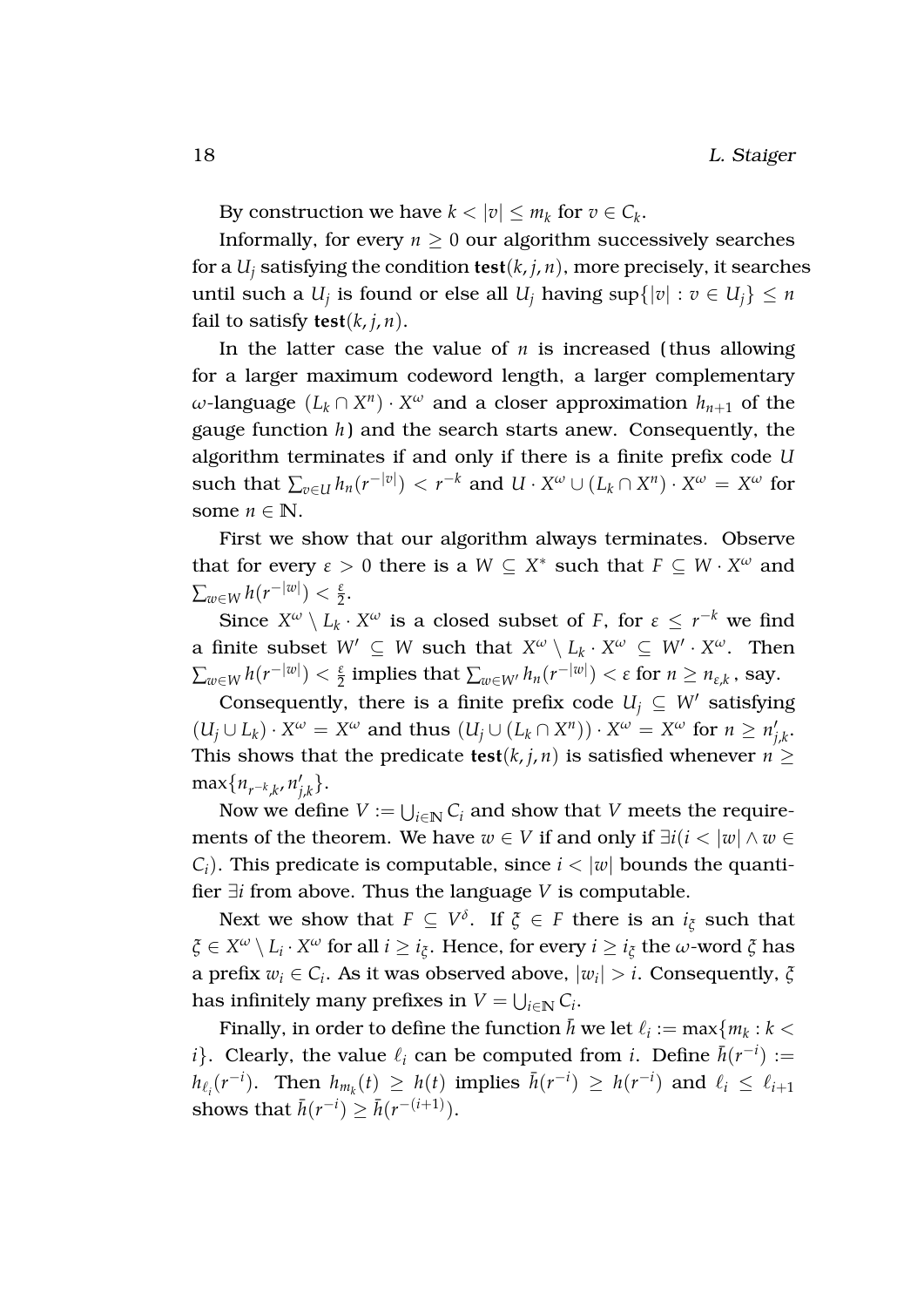It remains to show that  $\sum_{v \in V} \bar{h}(r^{-|v|}) < \infty.$  Taking into account  $\text{that } k < |v| \leq m_k \text{, for } v \in C_k \text{, we have } \bar{h}(r^{-|v|}) = h_{\ell_{|v|}}(r^{-|v|}) \leq h_{m_k}(r^{-|v|})$ for  $v \in C_k$  and thus

$$
\sum_{v \in V} \bar{h}(r^{-|v|}) \leq \sum_{k \in \mathbb{N}} \sum_{v \in C_k} h_{m_k}(r^{-|v|})
$$
  

$$
\leq \sum_{k \in \mathbb{N}} r^{-k} < \infty.
$$

### <span id="page-19-0"></span>**A.2 Proof of Lemma [2](#page-11-1)**

*Proof.* We use the computable subset  $V \subseteq X^*$  and the computable function  $\bar{h}$  defined in the proof of Theorem [4](#page-10-1) and define the discrete semi-measure *ν* via Eq. [\(6\)](#page-11-2). Then  $\nu(w) \leq c \cdot m(w)$ , for all  $w \in X^*$  and,  $\text{consequently } \text{KP}(w) \le -\log_r \bar{h}(r^{-|w|}) \le -\log_r h(r^{-|w|}), \text{ for } w \in V. \text{ The } \Omega.$ assertion follows from  $F \subseteq V^{\delta}$ .

#### <span id="page-19-1"></span>**A.3 Proof of Lemma [3](#page-12-0)**

*Proof.* Set  $\Gamma := \sum_{v \in C} h(r^{-|v|}) + \sum_{u \in \widehat{C}} r^{-|u|}$ , and define for  $u \in \textbf{pref}(C \cup \widehat{C})$  $\widehat{C}$ ) \ (*C* ∪  $\widehat{C}$ ) and  $w \in C \cup \widehat{C}$  ,  $v \in X^*$ 

$$
\mathcal{V}_C^{(h)}(u) := \frac{r^{|u|}}{\Gamma} \cdot \left( \sum_{u \cdot w \in C} h(r^{-|u \cdot w|}) + \sum_{u \cdot w \in \widehat{C}} r^{-|u \cdot w|} \right)
$$
  

$$
\mathcal{V}_C^{(h)}(w \cdot v) := \mathcal{V}_C^{(h)}(w) .
$$

Then  $\mathcal{V}_C^{(h)}$  $C^{(h)}_{C}$  fulfils Eq. [\(7\)](#page-13-2). We still have to show the property  $\mathcal{V}^{(h)}_{C}$  $C^{(n)}(u) =$  $\frac{1}{r}\sum_{x\in X}\mathcal{V}_\mathcal{C}^{(h)}$  $C^{(h)}_{C}(ux)$ . This identity is obvious if  $u \in (C \cup \widehat{C}) \cdot X^*$ .

Now, let  $u \notin (C \cup \widehat{C}) \cdot X^*$ , that is,  $u \in \textbf{pref}(C \cup \widehat{C}) \setminus (C \cup \widehat{C})$ . Then

$$
\sum_{x \in X} \frac{\mathcal{V}_{C}^{(h)}(ux)}{r} = \sum_{x \in X} \frac{r^{|ux|}}{r \cdot \Gamma} \cdot \left( \sum_{uxw \in C} h(r^{-|uxw|}) + \sum_{uxw \in \widehat{C}} r^{-|uxw|} \right)
$$

$$
= \frac{r^{|u|}}{\Gamma} \cdot \sum_{x \in X} \left( \sum_{uxw \in C} h(r^{-|uxw|}) + \sum_{uxw \in \widehat{C}} r^{-|uxw|} \right),
$$

because for  $u \in \text{pref}(C \cup \widehat{C}) \setminus (C \cup \widehat{C})$  the set  $\{w : w \in C \cup \widehat{C} \wedge u \sqsubset w\}$ partitions into the sets  $\{w : w \in C \cup \widehat{C} \wedge ux \sqsubseteq w\}$  ( $x \in X$ ), and the required equation follows.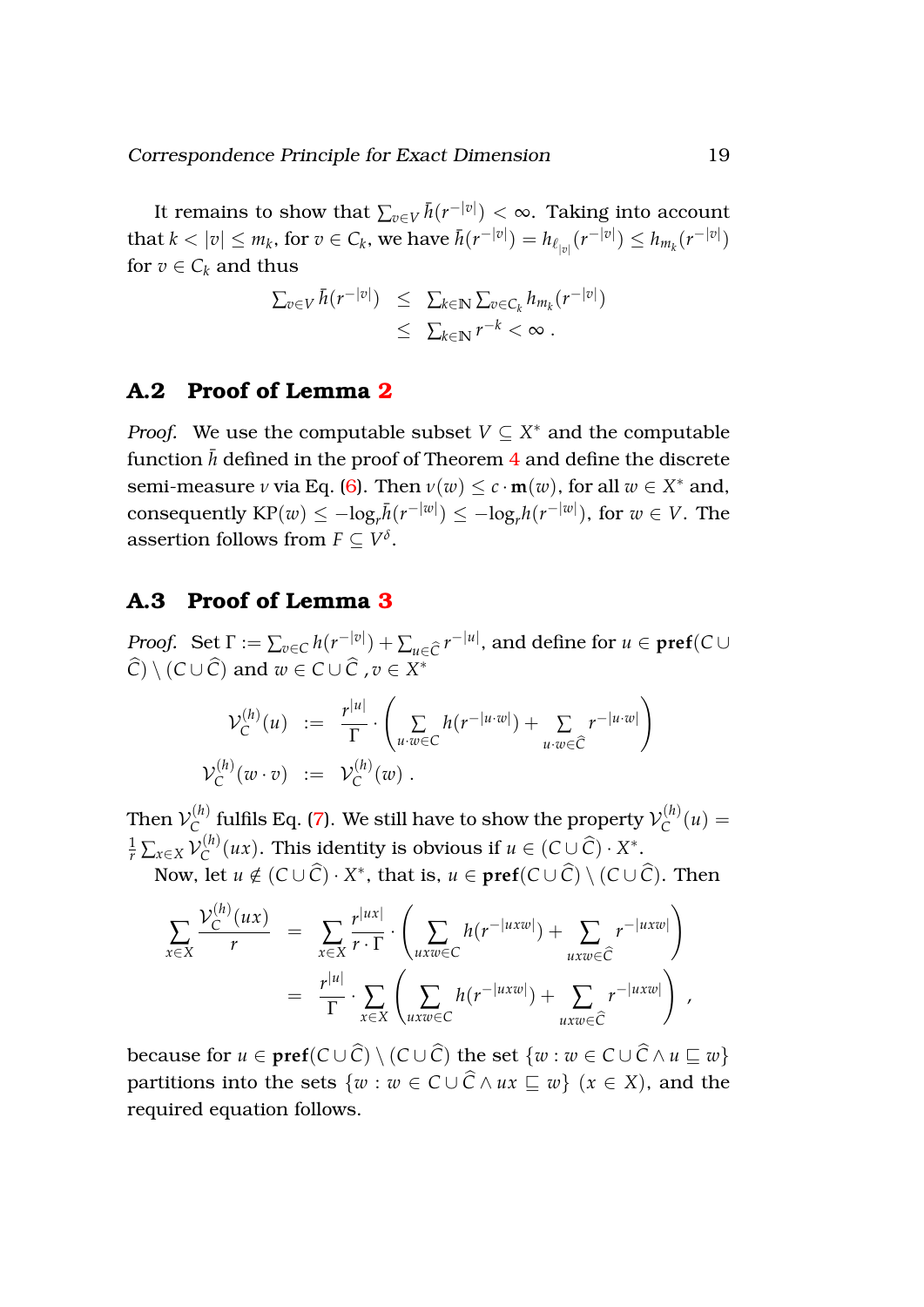#### <span id="page-20-0"></span>**A.4 Proof of Lemma [4](#page-13-0)**

*Proof.* Since  $\widehat{C}_w$  is a code, we have  $\sum_{v \in \widehat{C}_w} r^{-|v|} \leq 1$ , and from the assumption we obtain

 $\sum_{v \in C_w} h_w(r^{-|v|}) + \sum_{v \in \widehat{C}_w} r^{-|v|} \leq r^{-|w|} + 1$ . Now  $|u_i|\geq 1$  implies  $|u_1\cdots u_i|\geq i,$  and the above Eq. [\(7\)](#page-13-2) yields

<span id="page-20-2"></span>
$$
\mathcal{V}_{C_{u_1\cdots u_i}}^{(\alpha)}(u_{i+1}) \geq \begin{cases} \frac{1}{r^{-i}+1} = \frac{r^i}{1+r^i} & , \text{ if } i \leq n_{\xi}, \text{ and} \\ \frac{r^{|u_{i+1}|} \cdot h_w(r^{-|u_{i+1}|})}{r^{-i}+1} & , \text{ if } i > n_{\xi}. \end{cases}
$$
(8)

Put

$$
c_{\xi} := \prod_{i=0}^{\infty} \frac{r^i}{1+r^i} \cdot \prod_{i=0}^{n_{\xi}} r^{|u_{i+1}|} \cdot h_w(r^{-|u_{i+1}|}) = r^{|u_1 \cdots u_{n_{\xi}}|} \cdot h(r^{-|u_1 \cdots u_{n_{\xi}}|}) \cdot \prod_{i=0}^{\infty} \frac{r^i}{1+r^i}.
$$

Clearly,  $c_{\xi} > 0$ , and using Eq. [\(8\)](#page-20-2) by induction on *i* the assertion is easily verified.

#### <span id="page-20-1"></span>**A.5 Proof of Theorem [6](#page-13-1)**

*Proof.* We use computable approximations  $h_n$ :  $\mathbb{Q} \to \mathbb{Q}$  of *h* such that *h<sub>n</sub>*(*t*) ≤ *h<sub>n+1</sub>*(*t*) and *h<sub>n</sub>*(*t*) ≤ *h*(*t*) ≤ (1 + *r*<sup>-*n*</sup>) · *h<sub>n</sub>*(*t*) for *t* ∈ (0, 1) ∩ **Q**.

In virtue of Lemma [4](#page-13-0) it suffices to construct a computable family of covering codes  $\mathfrak{C} = (C_w)_{w \in X^*}$  such that the function which assigns to every  $w$  the corresponding finite prefix code  $C_w$  is computable.

To this end we modify the predicate **test** introduced in the proof of Theorem [4](#page-10-1) as follows:

$$
\begin{array}{rcl}\n\textbf{test}'(w,j,n) & \Rightarrow & \left(n \ge |w| \land (w \cdot U_j \cup (L_{|w|} \cap X^{|w|+n})) \cdot X^{\omega} \supseteq w \cdot X^{\omega} \\
& \land \sum_{v \in U_j} \frac{(1+r^{-n}) \cdot h_n(r^{-|w|})}{h_n(r^{-|w|})} < r^{-|w|}\n\end{array}
$$

In the same way we modify the algorithm presented there.